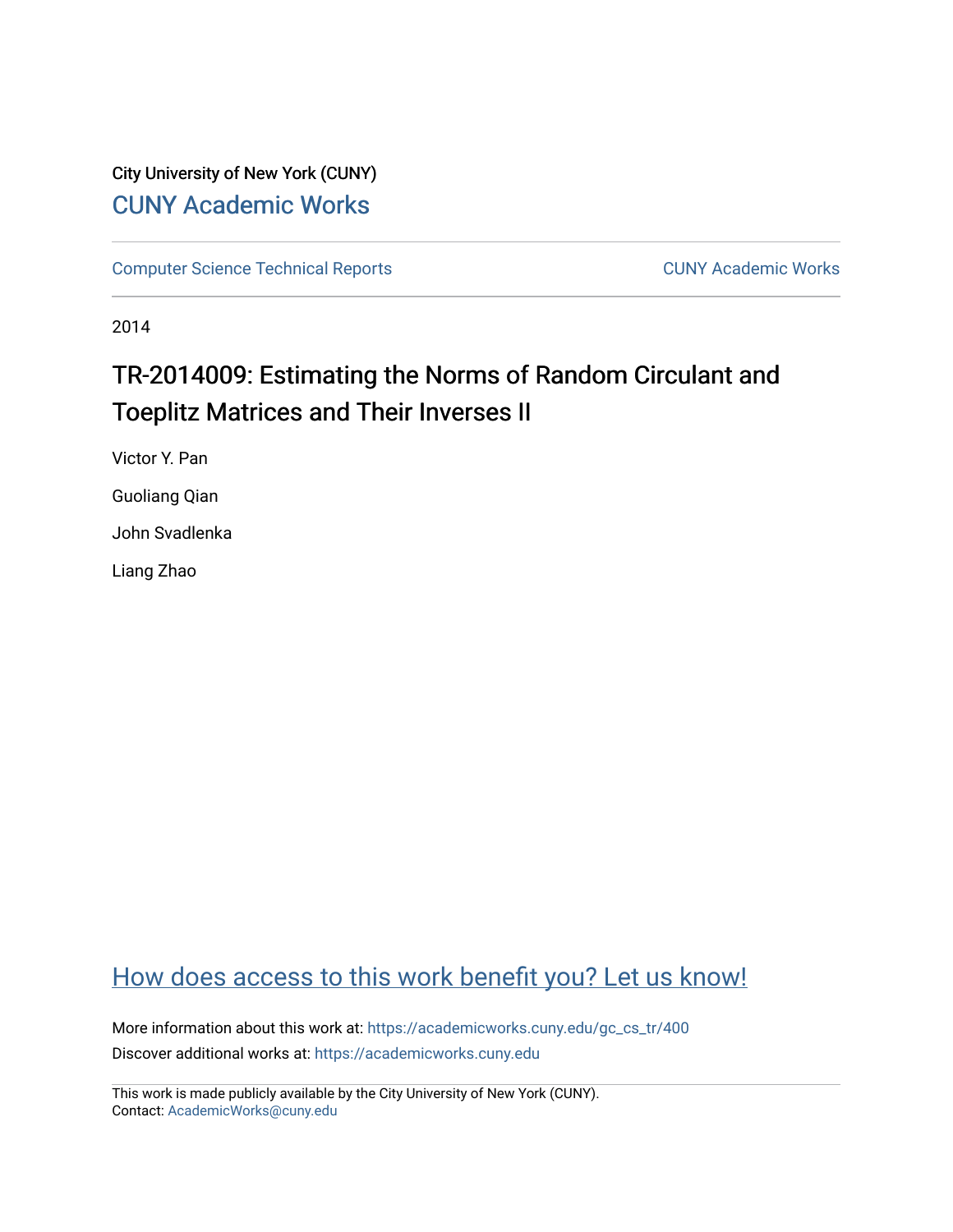# Estimating the Norms of Random Circulant and Toeplitz Matrices and Their Inverses II <sup>∗</sup>

Victor Y. Pan<sup>[1,2],[a]</sup>, Guoliang Qian<sup>[2],[b]</sup>, John Svadlenka<sup>[2],[c]</sup>, and Liang Zhao<sup>[2],[d]</sup>

[1] Department of Mathematics and Computer Science Lehman College of the City University of New York Bronx, NY 10468 USA [2] Ph.D. Programs in Mathematics and Computer Science The Graduate Center of the City University of New York New York, NY 10036 USA [a] victor.pan@lehman.cuny.edu http://comet.lehman.cuny.edu/vpan/  $^{[b]}$  gqian@gc.cuny.edu [c] svajoth@verizon.net [d] lzhao1@gc.cuny.edu

#### Abstract

We combine some basic techniques of linear algebra with some expressions for Toeplitz and circulant matrices and the properties of Gaussian random matrices to estimate the norms of Gaussian Toeplitz and circulant random matrices and their inverses. In the case of circulant matrices we obtain sharp probabilistic estimates, which show that the matrices are expected to be very well conditioned. Our probabilistic estimates for the norms of standard Gaussian to be very well conditioned. Our probabilistic estimates for the norms of standard Gaussian Toeplitz random matrices are within a factor of  $\sqrt{2}$  from those in the circulant case. We also achieve partial progress in estimating the norm of the Toeplitz inverse. Namely we yield reasonable probabilistic upper estimates assuming certain bounds on the absolute values of two corner entries of the inverse. Empirically we observe that the condition numbers of Toeplitz and general random matrices tend to be of the same order. As the matrix size grows, these numbers grow equally slowly, although faster than in the case of circulant random matrices.

2000 Math. Subject Classification: 15A52, 15A12, 65F22, 65F35

Key Words: Matrix norms, Condition numbers, Toeplitz matrices, Circulant matrices, Random matrices

# 1 Introduction

Estimating the condition numbers  $\kappa(A) = ||A|| ||A^{-1}||$  of structured random matrices A is a well known challenge (cf. [SST06]), linked to the design of efficient randomized matrix algorithms, e.g., in the papers [HMT11], [XXG12], [PQZ13]. We seek such estimates for Gaussian random Toeplitz

<sup>∗</sup>Some results of this paper have been presented at the ACM-SIGSAM International Symposium on Symbolic and Algebraic Computation (ISSAC '2011), San Jose, CA, 2011, the 7th International Congress on Industrial and Applied Mathematics (ICIAM 2011), in Vancouver, British Columbia, Canada, July 18-22, 2011, the SIAM International Conference on Linear Algebra, in Valencia, Spain, June 18-22, 2012, and the 18th Conference of the International Linear Algebra Society (ILAS'2013), Providence, RI, 2013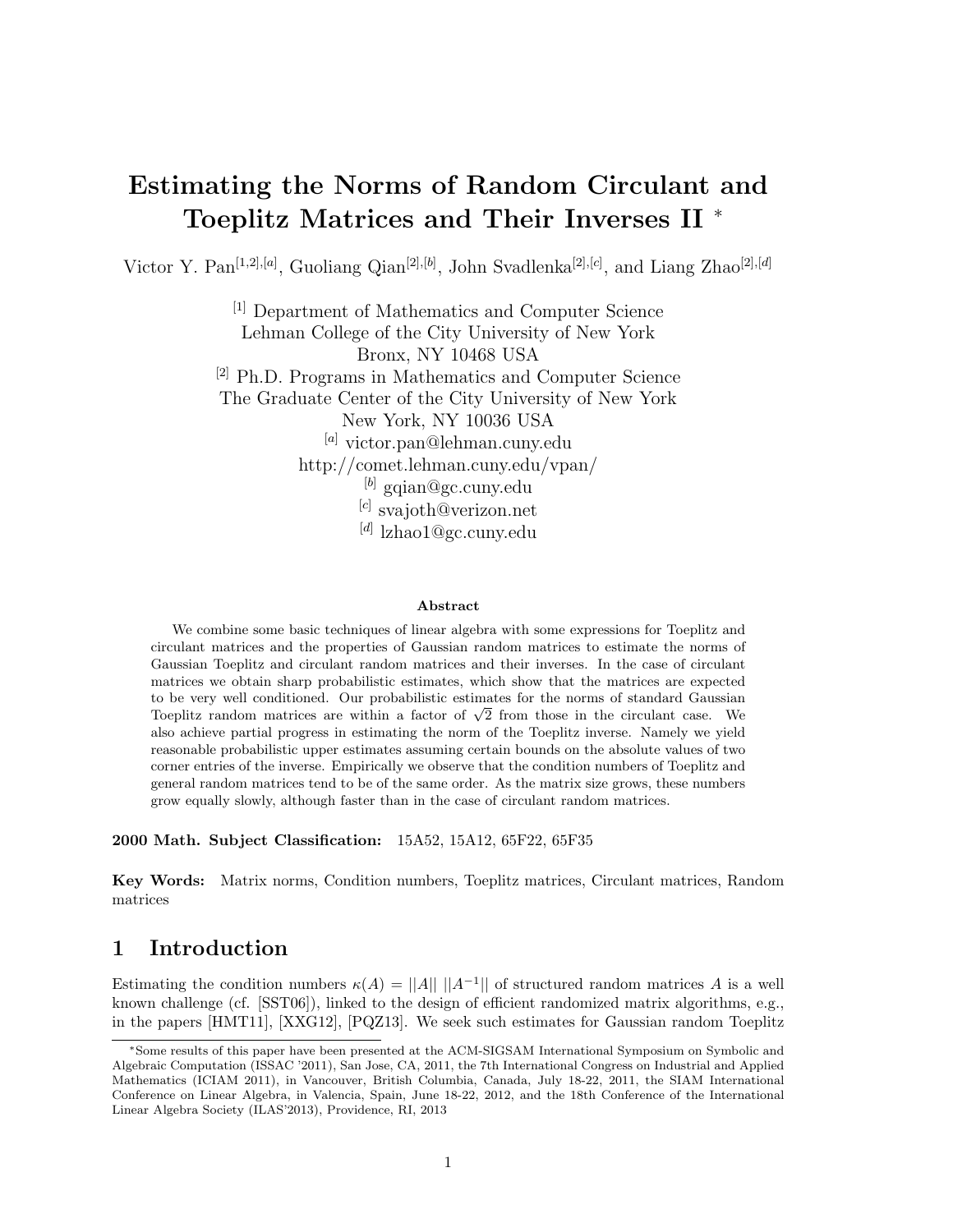and circulant matrices, mostly by employing and combining some basic techniques of linear algebra and the Toeplitz and circulant matrix structure. In the case of circulant matrices A our sharp probabilistic estimates for the norms ||A|| and  $||A^{-1}||$  show that the matrices are expected to be very well conditioned. In the case of  $n \times n$  Toeplitz matrices A our estimates for the norm  $||A||$  are very well conditioned. In the case of  $n \times n$  Toeplitz matrices A our estimates for the norm  $||A||$  are within a factor of  $\sqrt{2}$  from the bounds in the circulant case. Estimating the norms  $||A^{-1}||$  turns out to be a harder problem. We obtain reasonable probabilistic upper bounds on that norm, and consequently on the condition number  $\kappa(A) = ||A|| \, ||A^{-1}||$ , under the assumption that the norms of the first row and the first column of the inverse do not exceed dramatically the absolute values of their two corner entries,  $(A^{-1})_{1,n}$  and  $(A^{-1})_{n,1}$ , respectively. For some large and important special classes of  $n \times n$  Toeplitz matrices the condition numbers grow exponentially in n as  $n \to \infty$  [BG05], but in our tests with both random general and Toeplitz random matrices their condition numbers consistently grew with the same reasonably slow rate as  $n$  grew large, although the growth was still significantly faster than in the case of circulant matrices. Our study can be immediately extended to the cases of factor circulant and Hankel matrices and partly to the case of other than Gaussian probability distributions. In particular we estimated empirically the norms of random circulant and Toeplitz matrices and of their inverses defined under the standard Gaussian and uniform probability distributions, and observed similar results under both distributions (see Section 8). Finally we note that random unitary circulant  $n \times n$  matrices can be defined by n random real parameters, chosen under any probability distribution in any real range (cf. [PQYa, Section 5.4]).

We organize our paper as follows. We recall some definitions and basic results on general matrix computations in the next section and on Toeplitz and circulant matrices in Section 3. In Section 4 we deduce sharp estimates on the norms of circulant and Toeplitz matrices in terms of their generating vectors. In Section 5 we similarly estimate the norms of the inverses of these matrices. We recall the definition of Gaussian random matrices and some basic facts about them in Section 6. In Section 7 we extend our estimates of Sections 4 and 5 to standard Gaussian Toeplitz and circulant random matrices and their inverses. In Section 8 we cover numerical tests, which are the contribution of the last four co-authors. In the Appendix we discuss nondegeneration of random matrices.

## 2 Some definitions and basic results

In this section we recall some customary definitions and basic properties of matrix computations [GL96], [S98].  $A^T$  is the transpose of a matrix A.  $A^H$  is its Hermitian transpose.  $A^H = A^T$  for a real matrix A.  $A^T = A$  if A is a real symmetric matrix,  $A^H = A$  if A is a Hermitian matrix.  $D = \text{diag}(d_i)_{i=0}^{n-1}$  is a diagonal matrix with diagonal entries  $d_0, \ldots, d_{n-1}$ .

A square matrix A is unitary if  $A^H A = AA^H = I$ , and is orthogonal if  $A^T A = AA^T = I$ . For a vector  $\mathbf{v} = (v_i)_{i=0}^{n-1}$  define the norms  $||\mathbf{v}||_1 = \sum_i |v_i|, ||\mathbf{v}||_2 = (\sum_i |v_i|^2)^{1/2}$ , and  $||\mathbf{v}||_{\infty} = \max_i |v_i|$ . For a matrix  $A = (a_{ij})_{i,j=0}^{n-1}$  define its s-norms  $||A||_s = \inf_{||\mathbf{v}||_s=1} ||A\mathbf{v}||_s$  for  $s = 1, 2, \infty$  and its Frobenius norm  $||A||_F = (\sum_{i,j=0}^{n-1} |a_{ij}|^2)^{1/2}$ . We write  $||\mathbf{v}|| = ||\mathbf{v}||_2$  and  $||A|| = ||A||_2$ .  $||A||$  is called the spectral norm of a matrix A. Assume an  $n \times n$  matrix A, a diagonal matrix  $D = \text{diag}(d_i)_{i=0}^{n-1}$ , and two unitary  $n \times n$  matrices U and V. Then

$$
||A||_1 = ||A^T||_{\infty} = ||A^H||_{\infty} = \max_{j} \sum_{i,j} |a_{ij}|,
$$
\n(2.1)

$$
\frac{1}{\sqrt{n}}||A||_s \le ||A|| \le \sqrt{n}||A||_s \text{ for } s = 1 \text{ and } s = \infty, ||A||^2 \le ||A||_1||A||_\infty,
$$
 (2.2)

$$
||D|| = ||D||_1 = ||D||_{\infty} = \max_{i=1}^n \{|d_i|\}, \ ||D||_F^2 = \sum_{i=1}^n |d_i|^2,\tag{2.3}
$$

$$
||UAV|| = ||A|| \text{ and } ||UAV||_F = ||A||_F,
$$
\n(2.4)

$$
||A|| \le ||A||_F \le \sqrt{\rho}||A|| \text{ where } \rho = \text{rank}(A),\tag{2.5}
$$

$$
||A + B||_s \le ||A||_s + ||B||_s, \ ||FG||_s \le ||F||_s ||G||_s \text{ for } s = 1, 2, \infty.
$$
 (2.6)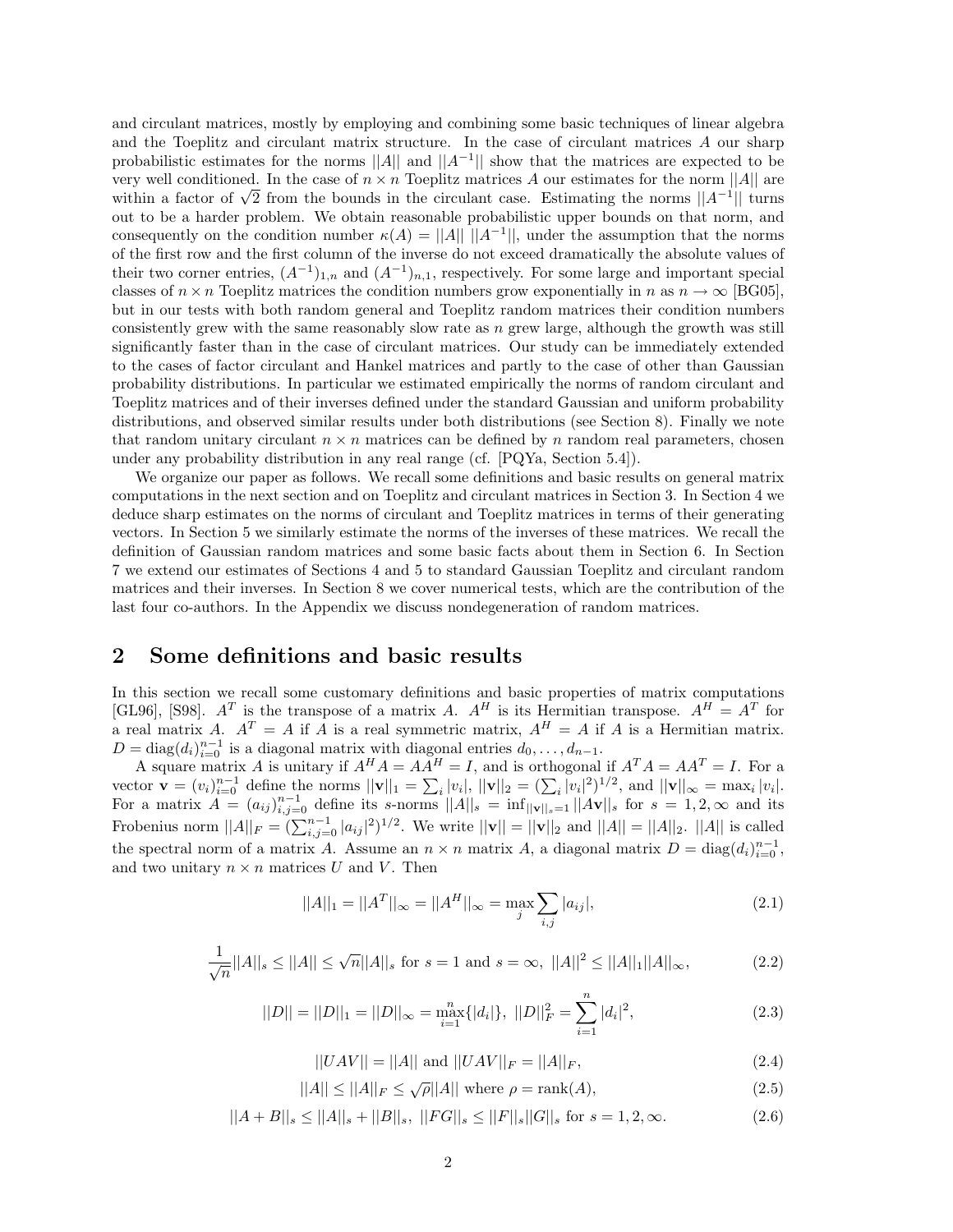For the latter bounds the matrix sizes must match, to define the matrices  $A + B$  and  $FG$ .

 $\kappa(A) = ||A|| \, ||A^{-1}||$  is the *condition number* of a nonsingular matrix A. A matrix is *ill conditioned* if its condition number is large, and it is well conditioned if this number is reasonably bounded.

## 3 Toeplitz and f-circulant matrices and their inverses

 $e_i$  is the *i*th coordinate vector of dimension *n* for  $i = 1, ..., n$ . Two vectors

$$
\mathbf{t}_{+} = (t_{i})_{i=1-n}^{n-1} \text{ and } \mathbf{t} = (t_{i})_{i=0}^{n-1}
$$
\n(3.1)

define a Toeplitz  $n \times n$  matrix  $T_n = T(\mathbf{t}_+) = (t_{i-j})_{i,j=0}^{n-1}$ , a lower triangular Toeplitz  $n \times n$  matrix  $Z(\mathbf{t}) = (t_{i-j})_{i,j=0}^{n-1}$  (where  $t_k = 0$  for  $k < 0$ ), and its transpose  $(Z(\mathbf{t}))^T$ . Now consider the  $n \times n$ matrices  $Z = Z_0 = Z(e_2)$  of downshift and  $Z_f = Z + f\mathbf{e}_1^T\mathbf{e}_n$  of f-circular shift for  $f \neq 0$  (see equation (3.2) below). Then  $Z$ **t** =  $(t_{i-1})_{i=0}^{n-1}$  and  $Z(t) = Z_0(t) = \sum_{i=0}^{n-1} t_i Z^i$ . An *f-circulant* (or factor circulant) matrix  $Z_f(\mathbf{t}) = \sum_{i=0}^{n-1} t_i Z_f^i$  is a special Toeplitz  $n \times n$  matrix defined by its first column vector  $\mathbf{t} = (t_i)_{i=0}^{n-1}$  and a scalar f. f-circulant matrix is called *circulant* where  $f = 1$ .

$$
T_n = \begin{pmatrix} t_0 & t_{-1} & \cdots & t_{1-n} \\ t_1 & t_0 & \ddots & \vdots \\ \vdots & \ddots & \ddots & t_{-1} \\ t_{n-1} & \cdots & t_1 & t_0 \end{pmatrix}, Z = \begin{pmatrix} 0 & \cdots & 0 \\ 1 & \ddots & & \\ \vdots & \ddots & \ddots & \vdots \\ 0 & \cdots & 1 & 0 \end{pmatrix}, Z_f = \begin{pmatrix} 0 & \cdots & f \\ 1 & \ddots & & \\ \vdots & \ddots & \ddots & \vdots \\ 0 & \cdots & 1 & 0 \end{pmatrix}.
$$
 (3.2)

 $J = J_n = (e_n \mid \dots \mid e_1)$  is the reflection matrix of the size  $n \times n$  where  $J = J^T = J^{-1}$ . A Toeplitz matrix  $T_n$  and its inverse (if defined) are *persymmetric*, that is,

$$
JT_n J = T_n \text{ and } JT_n^{-1} J = T_n^{-1}.
$$
\n(3.3)

 $\omega = \exp(2\pi\sqrt{-1}/n)$  denotes a primitive *n*th root of unity.  $\Omega = (\omega^{ij})_{i,j=0}^{n-1}$  is the matrix of the discrete Fourier transform at *n* points.

**Theorem 3.1.**  $\Omega^H \Omega = nI$ , that is,  $\frac{1}{\sqrt{n}} \Omega$  is a unitary matrix.

The following theorem implies that the inverses (wherever they are defined) and pairwise products of f-circulant matrices are f-circulant.

**Theorem 3.2.** (See [CPW74].) We have  $Z_1(t) = \Omega^{-1}D(\Omega t)\Omega$ . More generally, for any  $f \neq 0$ , we have  $Z_{f^n}(\mathbf{t}) = U_f^{-1} D(U_f \mathbf{t}) U_f$  where  $U_f = \Omega D(\mathbf{f}), \quad \mathbf{f} = (f^i)_{i=0}^{n-1}$ ,  $D(\mathbf{u}) = \text{diag}(u_i)_{i=0}^{n-1}$  for a vector  $\mathbf{u} = (u_i)_{i=0}^{n-1}$ .

**Theorem 3.3.** Write  $T_k = (t_{i-j})_{i,j=0}^{k-1}$  for  $k = n, n + 1$ .

(a) Let the matrix  $T_n$  be nonsingular and write  $\mathbf{p} = T_n^{-1} \mathbf{e}_1$  and  $\mathbf{q} = T_n^{-1} \mathbf{e}_n$ . If  $p_1 = \mathbf{e}_1^T \mathbf{p} \neq 0$ , then  $p_1 T_n^{-1} = Z(\mathbf{p})(Z(J\mathbf{q}))^T - Z(Z\mathbf{q})(Z(ZJ\mathbf{p}))^T$ .

In parts (b) and (c) below let a Toeplitz  $(n + 1) \times (n + 1)$  matrix  $T_{n+1}$  be nonsingular and write  $\widehat{\mathbf{v}} = (v_i)_{i=0}^n = T_{n+1}^{-1} \mathbf{e}_1, \ \mathbf{v} = (v_i)_{i=0}^{n-1}, \ \mathbf{v}' = (v_i)_{i=1}^n, \ \widehat{\mathbf{w}} = (w_i)_{i=0}^n = T_{n+1}^{-1} \mathbf{e}_{n+1}, \ \mathbf{w} = (w_i)_{i=0}^{n-1}, \ \text{and}$  $\mathbf{w}' = (w_i)_{i=1}^n$ .

(b) If  $v_0 \neq 0$ , then the matrix  $T_n$  is nonsingular and  $v_0 T_n^{-1} = Z(\mathbf{v}) (Z(J\mathbf{w}'))^T - Z(\mathbf{w}) (Z(J\mathbf{v}'))^T$ . (c) If  $v_n \neq 0$ , then the matrix  $T_{1,0} = (t_{i-j})_{i=1,j=0}^{n,n-1}$  is nonsingular and  $v_n T_{1,0}^{-1} = Z(\mathbf{w})(Z(J\mathbf{v}'))^T Z(\mathbf{v})(Z(J\mathbf{w}'))^T$ .

Proof. See [GS72] on parts (a) and (b); see [GK72] on part (c).

 $\Box$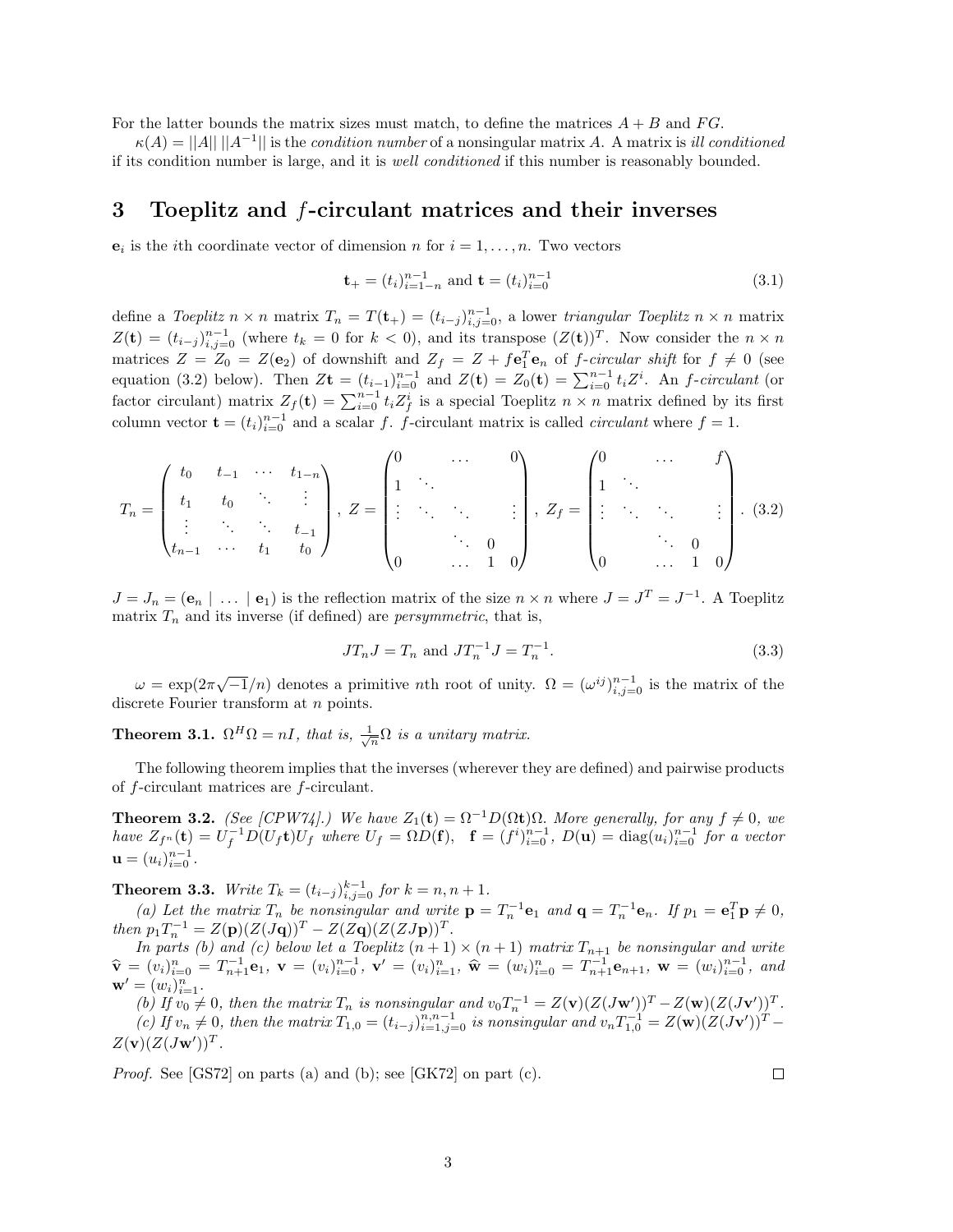### 4 The norm bounds for circulant and Toeplitz matrices

**Theorem 4.1.** Assume a pair of vectors **t** and **t**<sub>+</sub> of (3.1), defining the circulant and Toeplitz  $n \times n$ matrices  $Z_1(\mathbf{t})$  and  $T_n = T(\mathbf{t}_+)$ . Then

$$
||Z(\mathbf{t})||_s \le ||Z_1(\mathbf{t})||_s \text{ for } s = F, 1, 2, \infty,
$$
\n(4.1)

$$
||Z_1(\mathbf{t})|| \le ||Z_1(\mathbf{t})||_1 = ||Z_1(\mathbf{t})||_{\infty} = ||\mathbf{t}||_1 \le \sqrt{n} ||\mathbf{t}||, \tag{4.2}
$$

$$
||Z_1(\mathbf{t})|| = ||\Omega \mathbf{t}||_{\infty}, ||Z_1(\mathbf{t})||_F = \sqrt{n} ||\mathbf{t}||, \tag{4.3}
$$

$$
||T_n|| \le ||T_n||_1 = ||T_n||_{\infty} \le ||\mathbf{t}_+||_1 \le \sqrt{2n-1} ||\mathbf{t}_+|| \text{ and } ||T_n||_F \le \sqrt{2n-1} ||\mathbf{t}_+||. \tag{4.4}
$$

*Proof.* Readily verify equation (4.1). Note that  $\frac{1}{\sqrt{n}}\Omega$  and  $\sqrt{n}\Omega^{-1}$  are unitary matrices. Combine equations (2.1) and (2.2) and obtain that  $||Z_1(\mathbf{t})|| = ||D(\Omega \mathbf{t})|| = ||\Omega \mathbf{t}||_{\infty}$ , whereas  $||Z_1(\mathbf{t})||_F^2$  $||D(\Omega t)||_F^2 = ||\Omega t||^2 = n||t||^2$ . This proves relationships (4.2). Combine Theorems 3.1 and 3.2 with relationships (2.3) and (2.4) and obtain that  $||Z_1(\mathbf{t})||_F^2 = ||D(\Omega \mathbf{t})||_F^2 = ||(\Omega \mathbf{t})||^2 = n ||\mathbf{t}||^2$ , yielding equation (4.3). Embed the  $n \times n$  matrix  $T_n$  into the circulant  $(2n-1) \times (2n-1)$  matrix  $Z_1(\mathbf{t}_+)$ and obtain that  $||T_n||_s \leq ||Z_1(t_+)||_s$  where s can stand for  $F,1,2$ , or  $\infty$ . Together with relationships  $(4.2)$  and  $(4.3)$ , this implies relationships  $(4.4)$ . □

Remark 4.1. Extension to the case of f-circulant matrices. Theorem 3.2 implies that

$$
\frac{1}{g(f)}||Z_1(\mathbf{v})|| \le ||Z_f(\mathbf{v})|| \le g(f)||Z_1(\mathbf{v})||
$$

and if the matrices  $Z_1(\mathbf{v})$  and  $Z_f(\mathbf{v})$  are nonsingular, then also

$$
\frac{1}{g(f)}||Z_1(\mathbf{v})^{-1}|| \leq ||Z_f(\mathbf{v})^{-1}|| \leq g(f)||Z_1(\mathbf{v})^{-1}||
$$

for all vectors **v**, scalars  $f \neq 0$ ,  $g(f) = \max\{|f|, 1/|f|\}$ , and  $j = 1, \ldots, n$ . Therefore we can readily extend our norm estimates from circulant to f-circulant matrices for  $f \neq 0$ . In particular  $||Z_f(\mathbf{v})|| = ||Z_1(\mathbf{v})||$  and  $||Z_f(\mathbf{v})^{-1}|| = ||Z_1(\mathbf{v})^{-1}||$  where  $|f| = 1$ .

Remark 4.2. Extension to the case of Hankel matrices. All our estimates for Toeplitz matrices are immediately extended to the case of Hankel matrices  $H_n = (h_{i+j})_{i,j=0}^{n-1}$  because the products  $H_nJ = T_n$  and  $JH_n = T_n$  are  $n \times n$  Toeplitz matrices.

# 5 The norm bounds for the inverses of circulant and Toeplitz matrices

Hereafter we write  $((v_i)_{i=0}^{n-1})^{-1} = (1/v_i)_{i=0}^{n-1}$ . Similarly to equation (4.3) deduce that

$$
||(Z_1(\mathbf{t}))^{-1}||_F = ||(D(\Omega \mathbf{t}))^{-1}||_F = ||(\Omega \mathbf{t})^{-1}||, ||(Z_1(\mathbf{t}))^{-1}|| = ||(D(\Omega \mathbf{t}))^{-1}|| = ||(\Omega \mathbf{t})^{-1}||_{\infty}.
$$
 (5.1)

Combine the latter bound with (2.2) and obtain that

$$
||(Z_1(\mathbf{t}))^{-1}||_s \le \sqrt{n} ||(\Omega \mathbf{t})^{-1}||_{\infty}
$$
 for  $s = 1$  and  $s = \infty$ .

**Theorem 5.1.** Under the assumptions of part (a) of Theorem 3.2 it holds that  $||p_1T_n^{-1}||_s \le$  $2||\mathbf{p}||_1 ||\mathbf{q}||_1 \leq 2n||\mathbf{p}||_1 ||\mathbf{q}||$  for  $s = 1, 2, \infty$ .

*Proof.* Recall from part (a) of Theorem 3.3 that  $p_1T_n^{-1} = Z(p)(Z(Jq))^T - Z(Zq)(Z(ZJp))^T$ . Therefore (cf. (2.6))  $||p_1T_n^{-1}||_s \le ||Z(\mathbf{p})||_s ||(Z(J\mathbf{q}))^T||_s + ||Z(Z\mathbf{q})||_s ||(Z(ZJ\mathbf{p}))^T||_s$  for  $s = 1, 2, \infty$ . Combine this bound with relationships (4.1) and (4.2) and deduce that  $||p_1T_n^{-1}||_s \le ||\mathbf{p}||_1 ||J\mathbf{q}||_1 +$  $||Z\mathbf{q}||_1 ||ZJ\mathbf{p}||_1$ . Note that  $||J\mathbf{w}||_1 = ||\mathbf{w}||_1$  and  $||Z\mathbf{w}||_1 \le ||\mathbf{w}||_1$  for every vector w and obtain Theorem 5.1. □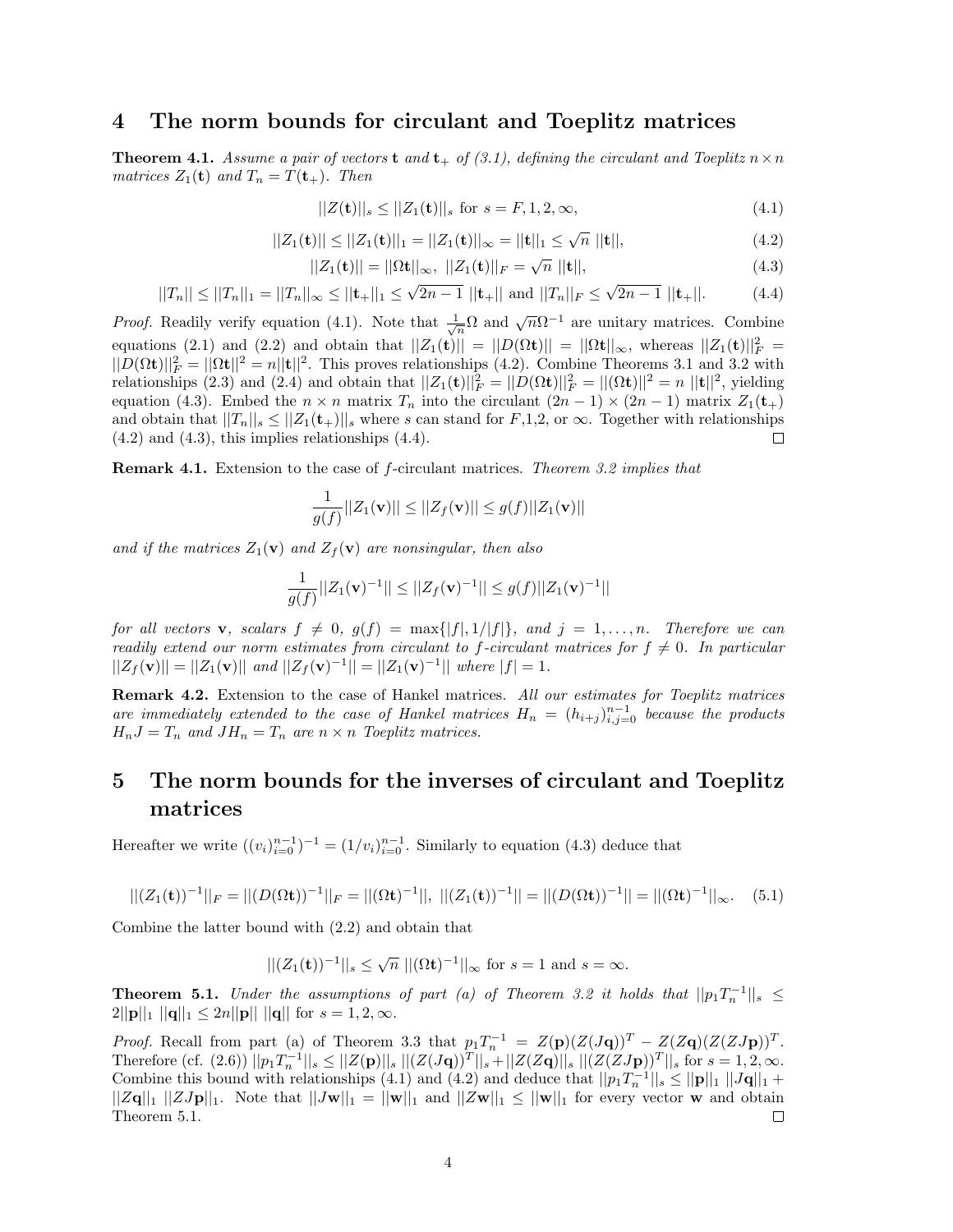### 6 Gaussian random matrices

By extending the norm bounds of the two previous sections we can estimate the norms of circulant and Toeplitz matrices with random entries selected under various probability distributions. We are going to do this just under the Gaussian distribution, which enables simpler and stronger estimates.

**Definition 6.1.**  $F_{\gamma}(y) =$  Probability $\{\gamma \leq y\}$  is the cumulative distribution function (cdf) of a real random variable  $\gamma$  evaluated at a real point y.  $F_{g(\mu,\sigma)}(y) = \frac{1}{\sigma\sqrt{2\pi}} \int_{-\infty}^{y} \exp(-\frac{(x-\mu)^2}{2\sigma^2}) dx$  for a Gaussian random variable  $g(\mu, \sigma)$  with a mean  $\mu$ , a positive variance  $\sigma^2$ , and a positive standard deviation σ.

It follows that

$$
|y - \mu|/\sigma \ge t \text{ with the probability } \sqrt{\frac{2}{\pi}} \int_{t}^{+\infty} \exp(-\frac{x^2}{2}) dx, \tag{6.1}
$$

that is, the probability decays very fast as  $t$  grows large.

**Definition 6.2.** A matrix (or a vector) is a Gaussian random matrix (or vector) with a mean  $\mu$ and a positive variance  $\sigma^2$  if it is filled with independent identically distributed (hereafter we write i.i.d.) Gaussian random variables, all having the mean  $\mu$  and variance  $\sigma^2$ .  $\mathcal{G}_{\mu,\sigma}^{m\times n}$  is the set of such Gaussian  $m \times n$  random matrices, which are standard for  $\mu = 0$  and  $\sigma^2 = 1$ . By restricting this set to Toeplitz or f-circulant matrices we obtain the sets  $T_{\mu,\sigma}^{m\times n}$  and  $\mathcal{Z}_{f,\mu,\sigma}^{n\times n}$  of Gaussian random Toeplitz and Gaussian random f-circulant matrices, respectively, which are standard for  $\mu = 0$  and  $\sigma^2 = 1$ .

**Definition 6.3.** Assume a Gaussian random vector  $\mathbf{v} = (v_i)_{i=0}^{n-1} \in \mathcal{G}_{\mu,\sigma}^{n \times 1}$ . Write  $\alpha_{\mu,\sigma,n}(y)$ ,  $\beta_{\mu,\sigma,n}(y)$ and  $\chi_{\mu,\sigma,n}(y)$  to denote the cdfs of the norms  $||\mathbf{v}||_{\infty} = \max_{i=0}^{n-1} |v_i|$ ,  $||\mathbf{v}||_1 = \sum_{i=0}^{n-1} |v_i|$ , and  $||\mathbf{v}|| =$  $(\sum_{i=0}^{n-1} v_i^2)^{1/2}$ , respectively. Then (cf. (2.2))  $\alpha_{\mu,\sigma,n}(y) \leq \chi_{\mu,\sigma,n}(y) \leq \alpha_{\mu,\sigma,n}(y/\sqrt{n})$ ,  $\beta_{\mu,\sigma,n}(y) \leq \chi_{\mu,\sigma,n}(y/\sqrt{n})$ ,  $\alpha_{\mu,\sigma,n}(y) \leq \chi_{\mu,\sigma,n}(y/\sqrt{n})$ ,  $\alpha_{\mu,\sigma,n}(y) \leq \chi_{\mu,\sigma,n}(y/\sqrt{n})$ ,  $\alpha_{\mu,\sigma,n}(y) \leq \chi_{\mu,\sigma$  $\int_0^\infty x^{h-1} \exp(-x) dx$  is the Gamma function,  $\Gamma(n+1) = n!$  for nonnegative integers n.

We recall the following basic results.

Lemma 6.1. Suppose G is a Gaussian matrix, S and T are square orthogonal matrices, and the products SG and GT are well defined. Then SG and GT are Gaussian matrices.

**Lemma 6.2.** [SST06, Lemma A.2]. For a nonnegative scalar y, a unit vector  $\mathbf{t} \in \mathbb{R}^{n \times 1}$ , and a vector  $\mathbf{b} \in \mathcal{G}_{\mu,\sigma}^{n\times 1}$ , we have  $F_{|\mathbf{t}^T\mathbf{b}|}(y) \leq \sqrt{\frac{2}{\pi}} \frac{y}{\sigma}$ .

**Remark 6.1.** The latter bound is independent of  $\mu$  and n and holds for any  $\mu$  even if all coordinates of the vector **b** are fixed except for a single coordinate in  $\mathcal{G}_{\mu,\sigma}$ .

Gaussian random general, Toeplitz and circulant matrices have full rank with probability 1 (see Appendix A). Hereafter dealing with them we always assume that they have full rank.

# 7 Norm bounds for Gaussian random circulant and Toeplitz matrices and their inverses

#### 7.1 The norms of Gaussian random Toeplitz and circulant matrices

**Theorem 7.1.** Assume a Gaussian random vector  $\mathbf{t} \in \mathcal{G}_{\mu,\sigma}^{n \times n}$  and n i.i.d. Gaussian random variables  $g_i \in G_{\mu,\sigma}^{1\times 1}$ ,  $i = 0,\ldots, n-1$ . Then  $||Z_1(\mathbf{t})|| = ||\Omega \mathbf{t}||_{\infty} = \sqrt{n} \max_{i=0}^{n-1} |g_i|$ .

Proof. Combine (2.4) and Lemma 6.1.

 $\Box$ 

Combine our estimates of Theorems 4.1 and 7.1 with Definition 6.2 and obtain the following upper bounds on the norms of Gaussian random Toeplitz and circulant matrices.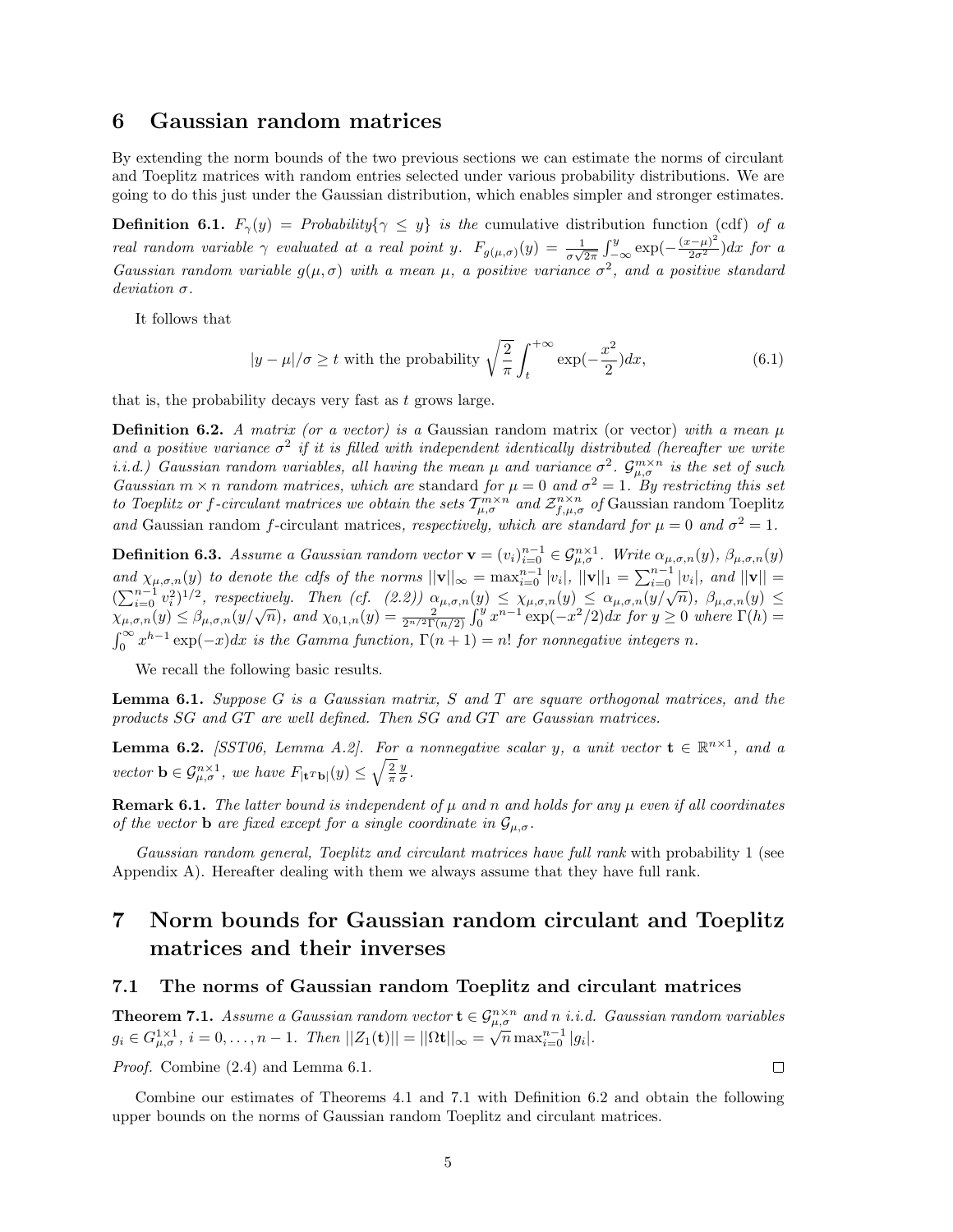Corollary 7.1. For a Gaussian random Toeplitz  $n \times n$  matrix  $T_n$  and a Gaussian random circulant **Coronary** *i.i.* For a Gaussian random Toeputz  $n \times n$  matrix  $I_n$  and a Gaussian random circulant  $n \times n$  matrix  $Z_1(\mathbf{t})$  it holds that  $F_{\vert\vert T_n\vert\vert_s}(y) \geq \chi_{\mu,\sigma,2n-1}(y/\sqrt{2n-1}), F_{\vert\vert Z_1(\mathbf{t})\vert\vert}(y) \geq \alpha_{\mu,\sigma,n}(y/\sqrt{n}),$  $F_{\lvert Z_1(t) \rvert \lvert F}(y) \geq \beta_{\mu,\sigma,n}(y/\sqrt{n}),$  and  $F_{\lvert |Z_1(t) \rvert \lvert h}(y) \geq \chi_{\mu,\sigma,n}(y/\sqrt{n})$  where h can stand for 1 or  $\infty$ .

### 7.2 The expected norms of the inverses of Gaussian random matrices have order at least  $1/\sigma$  where the mean  $\mu$  greatly exceeds the standard deviation  $\sigma$

Bounds (6.1) imply that the matrix  $M \in \mathcal{G}_{\mu,\sigma}^{n \times n}$  is expected to be approximated within the norm bound of order  $\sigma$  by the matrix  $\mu e^{T}$  of rank 1, for the vector  $e = (1, \ldots, 1)^{T}$  provided that  $|\mu| \gg \sigma$ . If indeed so, then the norm  $||M^{-1}||$  has order of at least  $1/\sigma$ . A similar argument applies to Gaussian random Toeplitz and circulant matrices. In the next section we derive our estimates for any pair of  $(\mu, \sigma)$ , but one can avoid the latter undesired growth of the norm of the inverse by restricting the study to standard Gaussian random Toeplitz and circulant matrices.

#### 7.3 The norm of the inverse of a Gaussian random circulant matrix

**Theorem 7.2.** Assume a vector  $\mathbf{t} \in \mathcal{G}_{\mu,\sigma}^{n\times 1}$  and n i.i.d. Gaussian random variables  $g_i \in G_{\mu,\sigma}^{1\times 1}$ , i = 0,...,n − 1. Then  $||(Z_1(t))^{-1}|| = ||t^{-1}||_{\infty}/\sqrt{n} = 1/(\sqrt{n} \min_{i=0}^{n-1} |g_i|)$ , whereas  $||(Z_1(t))^{-1}||_F^2 =$  $||{\bf t}^{-1}||^2/n = (1/n) \sum_{i=0}^{n-1} (1/g_i^2).$ 

*Proof.* Equation (5.1) implies that  $||(Z_1(\mathbf{t}))^{-1}|| = 1/\min_{i=1}^n |u_i|$  where  $\mathbf{u} = (u_i)_{i=1}^n = \Omega \mathbf{t}$ . Apply Lemma 6.1 and obtain that **u** is a Gaussian random vector in  $\mathcal{G}_{\mu,\sigma}$ .

**Corollary 7.2.** Keep the assumptions of Theorem 7.2. Then  $\kappa(Z_1(\mathbf{t})) = \max_{i,j=0}^{n-1} |g_i/g_j|$ ,

*Proof.* Combine the bounds of Theorems 7.1 and 7.2 on the spectral norms of the matrix  $Z_1(t)$  and its inverse.

**Theorem 7.3.** (Cf. Table 8.8.) Assume  $y \ge 0$  and a vector  $\mathbf{t} \in \mathcal{G}_{\mu,\sigma}^{n \times 1}$ . Then  $F_{||(Z_1(\mathbf{t}))^{-1}||}(z/\sqrt{n}) =$  $1-(1-p)^n$ , for  $p=\frac{1}{\sqrt{n}}$  $\frac{1}{\sigma\sqrt{2\pi}}\int_{-1/z}^{1/z} \exp\left(-\frac{(x-\mu)^2}{2\sigma^2}\right)dx$ , and so  $F_{\vert |Z_1(\mathbf{t})^{-1}|\vert}(z\sqrt{n}) \approx np$  where the value p is small. (This is the case if the value |z|  $\sqrt{n}$  is large or the distance between  $\mu$  and the range p is small. (This is the  $[-\sqrt{n}/z, \sqrt{n}/z]$  is large.)

*Proof.* By virtue of Theorem 7.2  $||(Z_1(\mathbf{t}))^{-1}|| = 1/(\sqrt{n} \min_{i=0}^{n-1} |g_i|)$  for i.i.d. variables  $g_i \in G_{\mu,\sigma}^{1\times1}$ ,  $i = 0, \ldots, n-1$ . For any  $i, i = 1, \ldots, n$ , it holds that  $|g_i| \leq y$  with probability  $1 - p$  where  $\frac{1}{\sigma\sqrt{2\pi}}\int_{-y}^{y} \exp\left(-\frac{(x-\mu)^2}{2\sigma^2}\right) dx$  (cf. Definition 6.1), and so  $\min_{i=1}^{n}|g_i| \leq y$  with probability  $(1-p)^n$  $p = \frac{1}{16}$  $\begin{pmatrix} |3i| & 9 \\ 0 & 1 \end{pmatrix}$   $\begin{pmatrix} 1 & 1 \\ 0 & 1 \end{pmatrix}$ because  $g_i$  are independent random variables. Equivalently  $1/(\sqrt{n} \min_{i=1}^n |g_i|) \ge 1/(y \sqrt{n})$  with probability  $(1-p)^n$ . Therefore  $||(Z_1(\mathbf{t}))^{-1}|| = 1/(\sqrt{n} \min_{i=1}^n |g_i|) \leq 1/(\sqrt{n} \ y)$  with probability  $1 - (1 - p)^n \ge np$ . Substitute  $z = 1/y$  and obtain the theorem. П

**Remark 7.1.** By applying bounds  $(2.2)$  and  $(2.5)$  we can extend the theorem to estimate the cdfs  $F_{\vert Z_1(\mathbf{t})^{-1}\vert\vert_s}(z)$  where s can stand for  $F,1$ , or  $\infty$ .

#### 7.4 Norm bounds for the inverse of a Gaussian random Toeplitz matrix

Our next subject is the estimates for the norm  $||T_n^{-1}||_s$  for  $s = 1, 2, \infty$  and a Gaussian random Toeplitz matrix  $T_n \in \mathcal{T}_{\mu,0}^{n \times n}$ , which is known to be nonsingular with probability 1. We can extend these estimates to the norm  $||T_n^{-1}||_F$  by using (2.5).

**Theorem 7.4.** Given a matrix  $T_n = (t_{i-j})_{i,j=1}^n \in T_{0,1}^{n \times n}$ , assumed to be nonsingular, write  $p =$  $(p_i)_{i=1}^n = T_n^{-1} \mathbf{e}_1, \ \mathbf{q} = (q_i)_{i=1}^n = T_n^{-1} \mathbf{e}_n, \ g_n = p_n / ||\mathbf{p}||, \ h_1 = q_1 / ||\mathbf{q}||, \ and \ p_1 = \mathbf{e}_n^T \mathbf{p} = \mathbf{e}_1^T \mathbf{q} = q_n \ (cf.$ (3.3)). Then  $||p_1T_n^{-1}||_s \leq 2n/(\alpha\beta)$  for  $s=1,2,\infty$  and two random variables  $\alpha$  and  $\beta$  such that

$$
F_{\alpha}(y) \le \sqrt{\frac{2n}{\pi}} \frac{y}{\sigma|g_n|} \text{ and } F_{\beta}(y) \le \sqrt{\frac{2n}{\pi}} \frac{y}{\sigma|h_1|} \text{ for } y \ge 0. \tag{7.1}
$$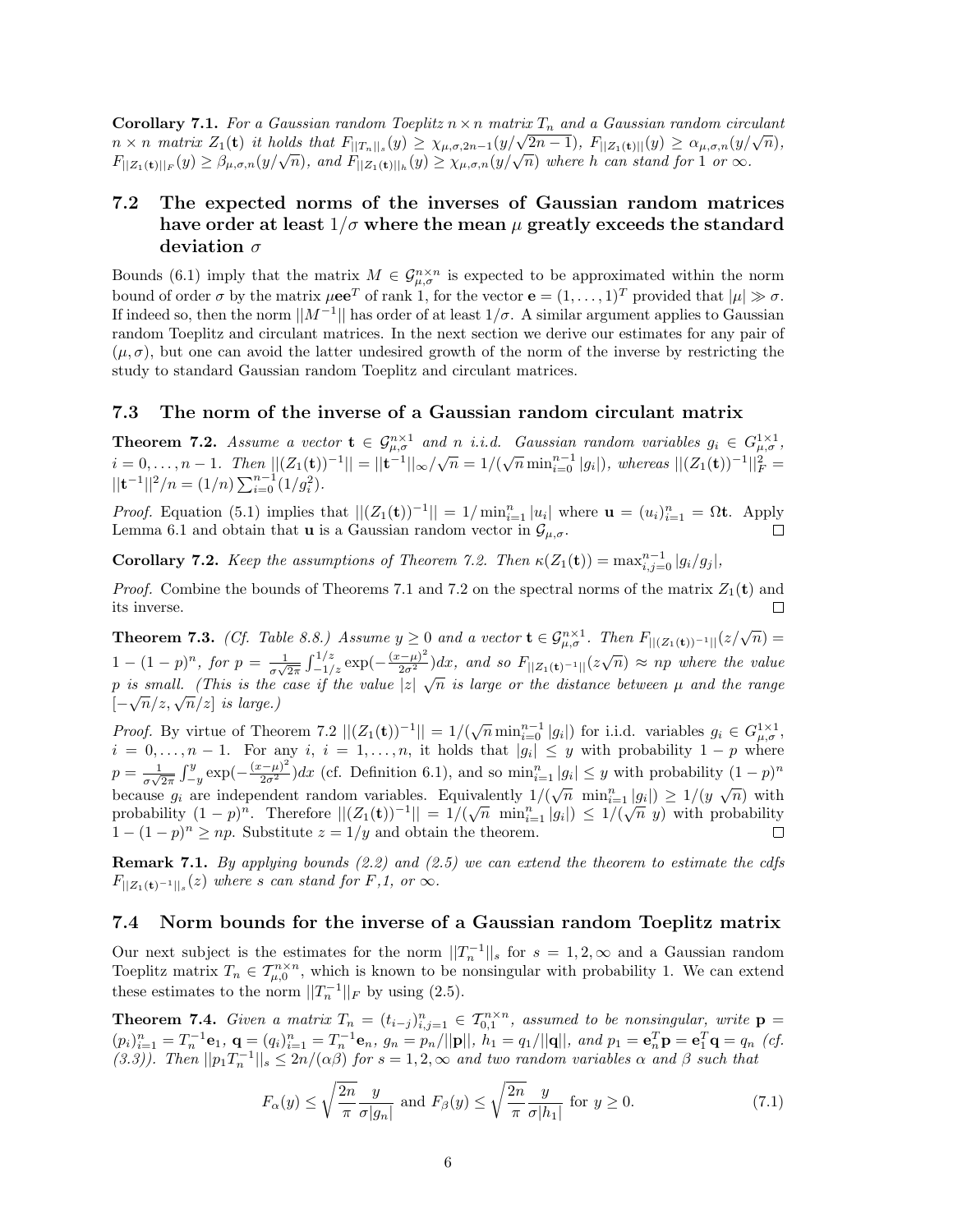*Proof.* By virtue of Theorem 5.1 we just need to estimate the two random variables  $||\mathbf{p}||$  and  $||\mathbf{q}||$ . By virtue of its definition the vector **p** is orthogonal to the vectors  $T_n \mathbf{e}_2, \ldots, T_n \mathbf{e}_n$ , whereas  $\mathbf{p}^T T_n \mathbf{e}_1 = 1$ (cf. [SST06]). Consequently the vectors  $T_n \mathbf{e}_2, \ldots, T_n \mathbf{e}_n$  uniquely define the vector  $\mathbf{g} = (g_i)_{i=1}^n =$  $\mathbf{p}/||\mathbf{p}||$ , whereas  $|\mathbf{g}^T T_n \mathbf{e}_1| = 1/||\mathbf{p}||$ . The last coordinate  $t_{n-1}$  of the vector  $T_n \mathbf{e}_1$  is independent of the vectors  $T_n e_2, \ldots, T_n e_n$  and consequently of the vector **g**. Apply Remark 6.1 to estimate the cdf of the random variable  $\alpha/|g_n| = 1/(||\mathbf{p}|| |g_n|) = |\mathbf{g}^T T_n \mathbf{e}_1|/|g_n|$  and obtain that  $F_\alpha(y) \le \sqrt{\frac{2n}{\pi}} \frac{y}{\sigma |g_n|}$ for  $y \ge 0$  (cf. (7.1)). Likewise we deduce that  $F_\beta(y) \le \sqrt{\frac{2n}{\pi}} \frac{y}{\sigma |h_1|}$  for  $y \ge 0$  (cf. (7.1)). Combine these bounds with Theorem 5.1.  $\Box$ 

#### 7.5 Bounding the leading entry of the inverse

Theorem 7.4 bounds the norm  $||T_n^{-1}||$  in terms of the random variables  $|u_n|, |v_1|$ , and  $|p_1| = |q_n|$ . By applying parts (b) and (c) of Theorem 3.3 instead of its part (a), we similarly deduce the bounds  $||v_0T_{n+1}^{-1}|| \leq 2/(\alpha\beta)$  and  $||v_nT_{n+1}^{-1}|| \leq 2/(\alpha\beta)$  for two pairs of random variables  $\alpha$  and  $\beta$  that satisfy (7.1) for  $n + 1$  replacing n. Note that  $p_1 = \frac{\det T_{n-1}}{\det T_n}$  $\frac{\det T_{n-1}}{\det T_n}$ ,  $v_0 = \frac{\det T_n}{\det T_{n+1}}$ , and  $v_n = \frac{\det T_{0,1}}{\det T_{n+1}}$  $\frac{\det I_{0,1}}{\det T_{n+1}}$  for  $T_{0,1} = (t_{i-j})_{i=0,j=1}^{n-1,n}$ . Next we bound the geometric means of the ratios  $\left|\frac{\det T_{h+1}}{\det T_h}\right|$  $\frac{\det I_{h+1}}{\det T_h}$  for  $h = 1, \ldots, k-1$ .  $1/|p_1|$  and  $1/|v_0|$  are such ratios for  $k = n - 1$  and  $k = n$ , respectively, whereas the ratio  $1/|v_n|$  is similar to  $1/|v_0|$ , under slightly distinct notation.

**Theorem 7.5.** Let  $T_h \neq 0$  denote  $h \times h$  matrices for  $h = 1, \ldots, k$  whose entries have absolute values at most t for a random variable t, e.g., for  $t = ||T||$ . Furthermore let  $T_1 = (t)$ . Then the geometric mean  $(\prod_{h=1}^{k-1}|\frac{\det T_{h+1}}{\det T_h})$  $\frac{\det T_{h+1}}{\det T_h}|)^{1/(k-1)} = \frac{1}{t} |\det T_k|^{1/(k-1)}$  is at most  $k^{\frac{1}{2}(1+\frac{1}{k-1})}t$ .

*Proof.* The theorem follows from Hadamard's upper bound  $|\det M| \leq k^{k/2} t^k$ , which holds for any  $k \times k$  matrix  $M = (m_{i,j})_{i,j=1}^k$  with  $\max_{i,j=1}^k |m_{i,j}| \leq t$ .  $\Box$ 

The theorem shows that the geometric mean of the ratios  $\frac{\det T_{h+1}}{\det T}$  $\frac{\det T_{h+1}}{\det T_h}$  for  $h = 1, \ldots, k-1$  is not greater than  $k^{0.5+\epsilon(k)}$  where  $\epsilon(k) \to 0$  as  $k \to \infty$ . Furthermore if  $T_n \in \mathcal{T}_{\mu,\sigma}^{n \times n}$  we can write t and recall Definition 6.1 to define the cdf of the Gaussian random variable  $t$ . This implies a reasonable lower bound on the expected value  $|p_1| = |q_n|$ .

### 7.6 The generic corner property, empirical results, and a link of Toeplitz inversion to polynomial computations

Our study in the two previous subsections implies that the norms of the inverses of Gaussian random Toeplitz matrices and consequently their condition numbers are expected to be reasonably bounded provided that the values  $|g_n|$  and  $|h_1|$  are not small. We call the latter provision the *generic property* of two corners of the inverse. Empirically standard Gaussian random Toeplitz matrices of reasonable sizes tend to be reasonably well conditioned. Our tests in the next section show this directly, whereas the numerical tests in [XXG12] and [PQZ13], provide additional indirect support. Namely the latter tests succeeded by employing random Toeplitz multipliers, whereas they would have been expected to fail numerically if the multipliers were ill conditioned. Thus the generic property tends to hold empirically in the case of standard Gaussian random Toeplitz rmatrices. Formal support of these empirical data should be specialized to exclude the case where the absolute value of the mean value  $\mu$  greatly exceeds the standard deviation  $\sigma$ . Indeed in this case the norm  $||T_n^{-1}||$  is likely to be large (see Section 7.2), which contradicts to the generic property by virtue of Theorems 7.4 and 7.5.

We conclude this section by recalling a link of Toeplitz matrix inversion to some polynomial computations. Namely it is well known (see [P01, Section 2.11]) that the equation  $T_n \mathbf{p} = \mathbf{e}_1$  is equivalent to the polynomial equation  $t(x)p(x) \mod x^{2n+1} = r(x)$  where  $r(x)$  is a monic polynomial of degree n, whereas  $p(x)$  and  $t(x)$  are two polynomials of degrees n and  $2n-1$ , respectively, with the coefficient vectors **p** and  $t_{+}$ , respectively. For a given vector  $t_{+}$ , the Euclidean algorithm computes the coefficients of the polynomials  $p(x)$  and  $r(x)$  (apart from the cases of degeneracy, occurring with probability 0 for Gaussian random input) but provides no explicit expressions for these coefficients.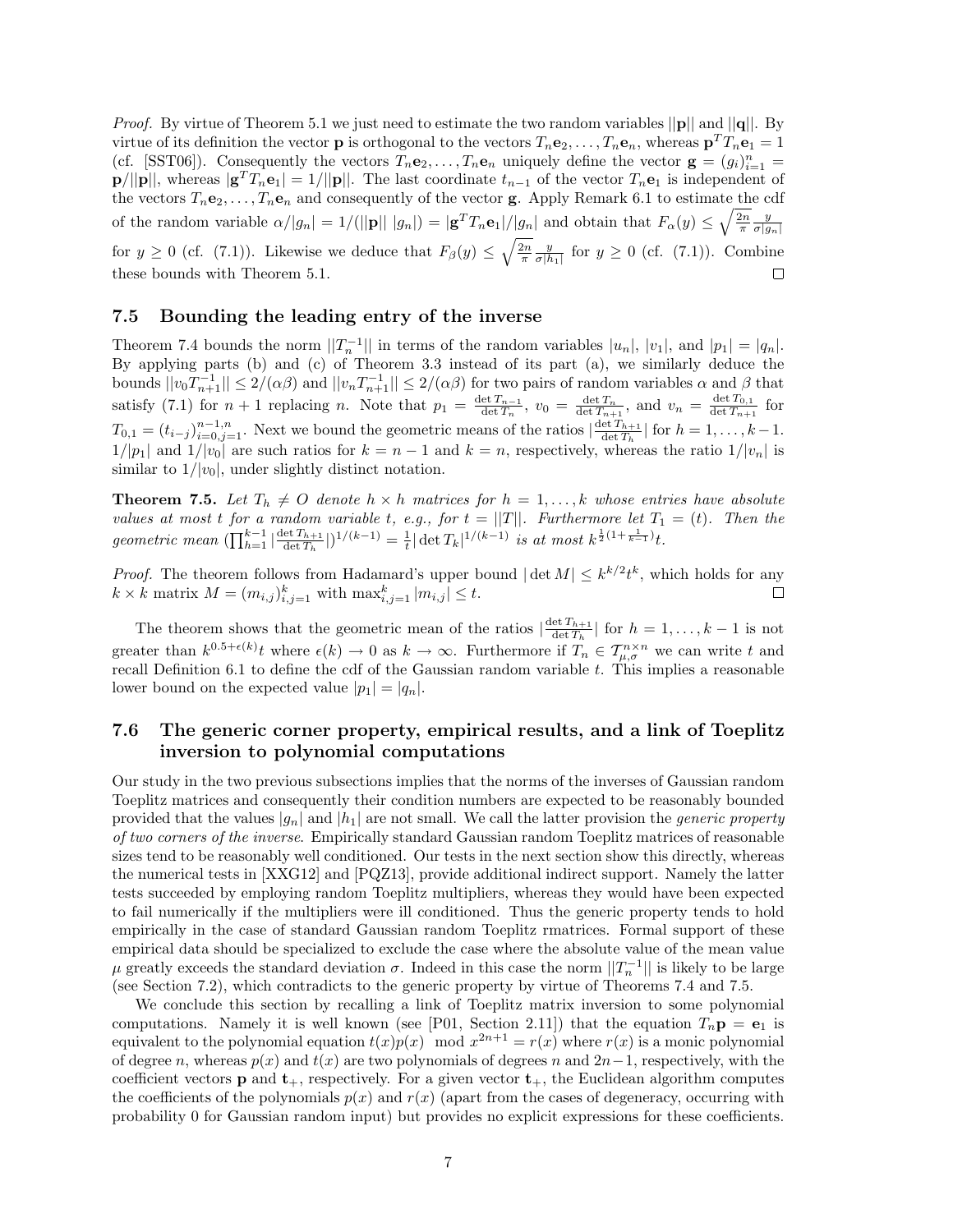### 8 Numerical Experiments

Our numerical experiments with random general, Toeplitz and circulant matrices have been performed in the Graduate Center of the City University of New York on a Dell server with a dual core 1.86 GHz Xeon processor and 2GB memory running Windows Server 2003 R2. The tests were implimented with MATLAB R2012b (for Table 8.1 through Table 8.5) and Fortran (for Table 8.6 through Talbe 8.8). Fortran code was compiled with the GNU gfortran compiler within the Cygwin environment. In MATLAB, Gaussian (resp. uniform) random numbers were generated with the intrinsic function  $randn()$  (resp.  $rand()$ ), while in Fortran random numbers were generated with the  $random_number()$  intrinsic Fortran function, assuming the uniform probability distribution. The tests were designed by the first author and performed by his coauthors.

We have computed the condition numbers of standard Gaussian random  $n \times n$  matrices for  $n = 2<sup>k</sup>$ ,  $k = 5, 6, \ldots$ , as well as complex general, Toeplitz, and circulant matrices whose i.i.d. entries had standard Gaussian real and imaginary random parts. We performed 1000 tests for each class of inputs, each dimension n, and each nullity r. Tables 8.2–8.4 display the test results. The last four columns of each table display the average (mean), minimum, maximum, and standard deviation of the computed condition numbers of the input matrices, respectively. Namely we computed the values  $\kappa(A) = ||A|| \, ||A^{-1}||$  for general, Toeplitz, and circulant matrices A. The estimates in Section 7.3 are sharp, and so we were most interested in testing the condition numbers of random Toeplitz matrices. The displayed data illustrates that these condition numbers grow substantially faster with the growth of the matrix size than in the case of random circulant matrices but not faster than in the case of random general matrices, expected to be well-conditioned according to the results of the intensive formal and experimental studies in [D88], [E88], [ES05], [CD05], [SST06]. For comparison we also performed similar tests using random variables generated under the uniform probability distribution in the range  $[-1, 1]$  and displayed the test results in Tables 8.5–8.8. In all cases the tests showed similar behavior of the norms and condition numbers of general, Toeplitz and circulant matrices generated under the uniform and Gaussian probability distributions.

| matrix A  | n    | $  A  _1$            | $  A  _2$            | $  A  _1$<br>$  A  _2$ | $  A^{-1}  _1$       | $  A^{-1}  _2$        | $\overline{ A^{-1}  _1}$<br>$\overline{ A^{-1}  _2}$ |
|-----------|------|----------------------|----------------------|------------------------|----------------------|-----------------------|------------------------------------------------------|
| General   | 32   | $4.83 \times 10^{1}$ | $1.51 \times 10^{1}$ | 3.20                   | $1.29 \times 10^{1}$ | $7.12 \times 10^{0}$  | 1.81                                                 |
| General   | 64   | $9.28 \times 10^{1}$ | $2.18 \times 10^{1}$ | 4.25                   | $1.88 \times 10^{1}$ | $9.61 \times 10^{0}$  | 1.96                                                 |
| General   | 128  | $1.80 \times 10^{2}$ | $3.13 \times 10^{1}$ | 5.76                   | $3.36 \times 10^{1}$ | $1.56 \times 10^{1}$  | 2.15                                                 |
| General   | 256  | $3.51 \times 10^{2}$ | $4.47 \times 10^{1}$ | 7.85                   | $5.67 \times 10^{1}$ | $2.51 \times 10^{1}$  | 2.26                                                 |
| General   | 512  | $6.87 \times 10^{2}$ | $6.34 \times 10^{1}$ | 10.8                   | $5.81 \times 10^{1}$ | $2.46 \times 10^{1}$  | 2.36                                                 |
| General   | 1024 | $1.35 \times 10^3$   | $9.00 \times 10^{1}$ | 15.0                   | $7.60 \times 10^{1}$ | $3.08 \times 10^{1}$  | 2.46                                                 |
| Toeplitz  | 32   | $4.38 \times 10^{1}$ | $1.57 \times 10^{1}$ | 2.79                   | $5.89 \times 10^{0}$ | $3.20 \times 10^{0}$  | 1.84                                                 |
| Toeplitz  | 64   | $8.58 \times 10^{1}$ | $2.32 \times 10^{1}$ | 3.69                   | $8.18 \times 10^{0}$ | $4.15 \times 10^{0}$  | 1.97                                                 |
| Toeplitz  | 128  | $1.68 \times 10^{2}$ | $3.57 \times 10^1$   | 4.72                   | $9.10 \times 10^{0}$ | $4.29 \times 10^{0}$  | 2.12                                                 |
| Toeplitz  | 256  | $3.32 \times 10^{2}$ | $5.22 \times 10^{1}$ | 6.36                   | $1.53 \times 10^{1}$ | $6.68 \times 10^{0}$  | 2.30                                                 |
| Toeplitz  | 512  | $6.58 \times 10^{2}$ | $7.75 \times 10^{1}$ | 8.48                   | $1.31 \times 10^{1}$ | $5.16 \times 10^{0}$  | 2.54                                                 |
| Toeplitz  | 1024 | $1.30 \times 10^{3}$ | $1.15 \times 10^{2}$ | 11.3                   | $2.04 \times 10^{1}$ | $7.62 \times 10^{0}$  | 2.29                                                 |
| Circulant | 32   | $4.04 \times 10^{1}$ | $1.62 \times 10^{1}$ | 2.50                   | $1.40 \times 10^{0}$ | $8.97 \times 10^{-1}$ | 1.56                                                 |
| Circulant | 64   | $8.04 \times 10^{1}$ | $2.24 \times 10^{1}$ | 3.29                   | $1.52 \times 10^{0}$ | $9.55 \times 10^{-1}$ | 1.59                                                 |
| Circulant | 128  | $1.61 \times 10^{2}$ | $3.64 \times 10^1$   | 4.42                   | $1.79 \times 10^{0}$ | $1.14 \times 10^{0}$  | 1.57                                                 |
| Circulant | 256  | $3.21 \times 10^{2}$ | $5.71 \times 10^{1}$ | 5.62                   | $1.88 \times 10^{0}$ | $1.14 \times 10^{0}$  | 1.65                                                 |
| Circulant | 512  | $6.44 \times 10^{2}$ | $8.21 \times 10^{1}$ | 7.84                   | $2.27 \times 10^{0}$ | $1.45 \times 10^{0}$  | 1.57                                                 |
| Circulant | 1024 | $1.28 \times 10^{3}$ | $1.24 \times 10^{2}$ | 10.4                   | $2.03 \times 10^{0}$ | $1.17 \times 10^{0}$  | 1.74                                                 |

Table 8.1: The norms of standard Gaussian random general, Toeplitz and circulant  $n \times n$  matrices A and their inverses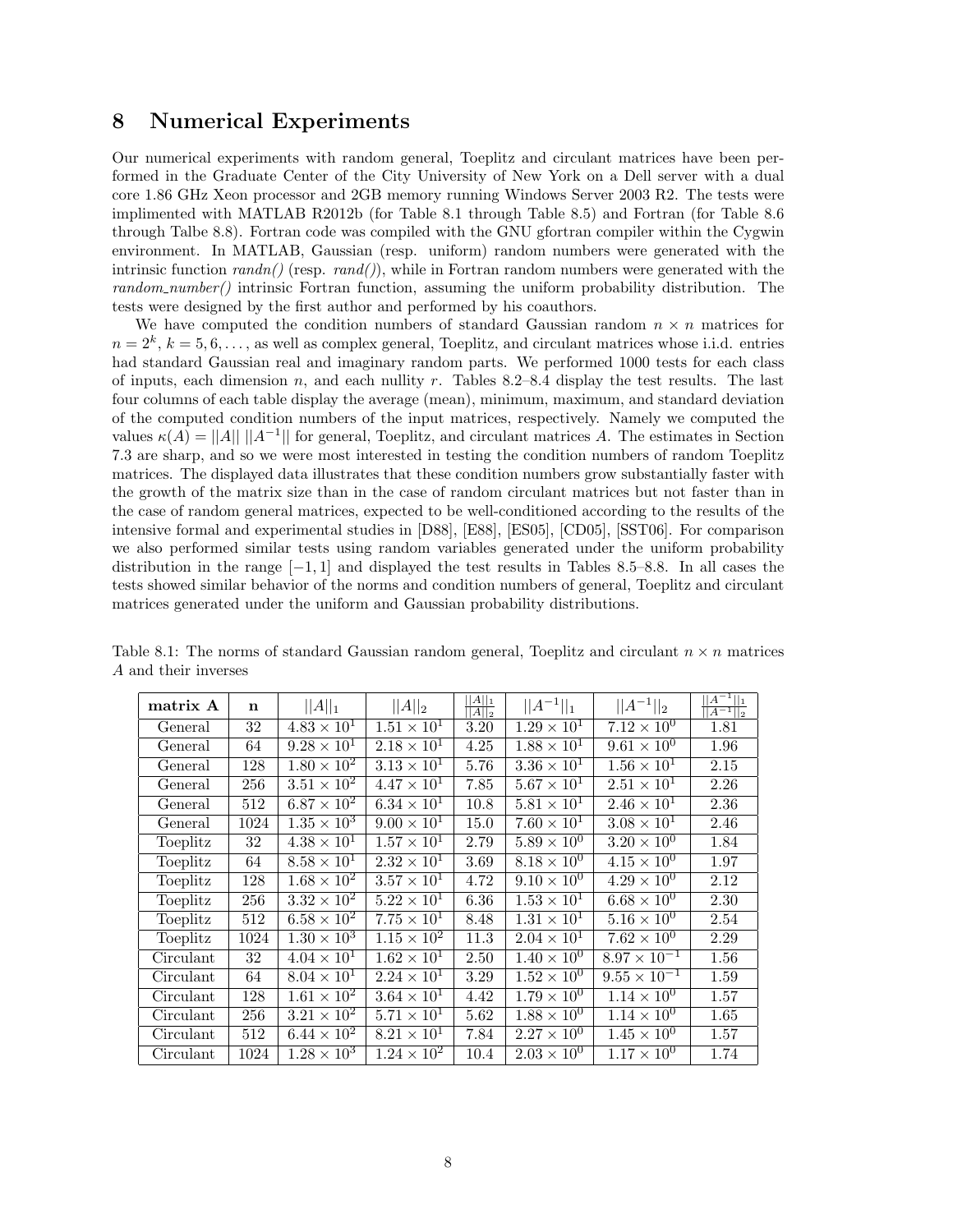| $\mathbf n$ | min                  | max                  | mean                          | std                  |
|-------------|----------------------|----------------------|-------------------------------|----------------------|
| 32          | $2.43 \times 10^{1}$ | $3.71 \times 10^5$   | $3.93 \times 10^{2}$          | $1.75 \times 10^3$   |
| 64          | $4.14 \times 10^{1}$ | $3.10 \times 10^{6}$ | $1.46 \times 10^{3}$          | $1.21 \times 10^{4}$ |
| 128         | $8.15 \times 10^{1}$ | $7.48 \times 10^{5}$ | $1.63 \times 10^{3}$          | $4.93 \times 10^3$   |
| 256         | $1.71 \times 10^{2}$ | $3.37 \times 10^{7}$ | $8.71 \times 10^3$            | $1.12 \times 10^5$   |
| 512         | $4.04 \times 10^{2}$ | $3.40 \times 10^{7}$ | $1.54 \times 10^4$            | $1.52 \times 10^5$   |
| 1024        | $8.10 \times 10^{2}$ | $4.44 \times 10^{7}$ | $1.86 \times 10^4$            | $1.49 \times 10^5$   |
| 2048        | $1.53 \times 10^3$   | $6.92 \times 10^{7}$ | $\overline{3.01 \times 10^4}$ | $1.96 \times 10^5$   |

Table 8.2: The condition numbers of standard Gaussian random real  $n \times n$  matrices

Table 8.3: The condition numbers of standard Gaussian random Toeplitz real  $n \times n$  matrices

| $\mathbf n$ | min                  | max                       | mean                        | $_{\rm std}$         |
|-------------|----------------------|---------------------------|-----------------------------|----------------------|
| 32          | $6.24 \times 10^{0}$ | $1.27 \times 10^4$        | $1.44 \times 10^{2}$        | $6.51 \times 10^{2}$ |
| 64          | $1.04 \times 10^{1}$ | $5.81 \times 10^{4}$      | $\sqrt{2.70 \times 10^{2}}$ | $1.93 \times 10^{3}$ |
| 128         | $2.41 \times 10^{1}$ | $\sqrt{1.29 \times 10^5}$ | $6.05 \times 10^{2}$        | $4.54 \times 10^3$   |
| 256         | $3.41 \times 10^{1}$ | $1.25 \times 10^5$        | $8.00 \times 10^{2}$        | $4.77 \times 10^3$   |
| 512         | $6.42 \times 10^{1}$ | $6.33 \times 10^{5}$      | $\sqrt{2.09 \times 10^3}$   | $2.35 \times 10^{4}$ |
| 1024        | $1.11 \times 10^{2}$ | $2.44 \times 10^5$        | $6.72 \times 10^{3}$        | $8.32 \times 10^{4}$ |
| 2048        | $3.00 \times 10^{2}$ | $3.51 \times 10^{5}$      | $9.61 \times 10^{3}$        | $1.83 \times 10^{4}$ |
| 4096        | $4.81 \times 10^2$   | $2.54 \times 10^{5}$      | $7.44 \times 10^{3}$        | $2.92 \times 10^{4}$ |

Table 8.4: The condition numbers of standard Gaussian random circulant  $n \times n$  matrices

| n       | min                           | max                  | mean                 | std                           |
|---------|-------------------------------|----------------------|----------------------|-------------------------------|
| 32      | $4.76 \times 10^{0}$          | $6.29 \times 10^{1}$ | $1.53 \times 10^{1}$ | $9.39 \times 10^{0}$          |
| 64      | $9.17 \times 10^{0}$          | $3.67 \times 10^{2}$ | $3.11 \times 10^{1}$ | $3.81 \times 10^{1}$          |
| 128     | $1.20 \times 10^{1}$          | $3.88 \times 10^2$   | $4.23 \times 10^{1}$ | $4.66 \times 10^{1}$          |
| 256     | $1.61 \times 10^{1}$          | $3.89 \times 10^2$   | $6.65 \times 10^{1}$ | $5.63 \times 10^{1}$          |
| 512     | $2.56 \times \overline{10^1}$ | $5.05 \times 10^2$   | $1.05 \times 10^{2}$ | $8.72 \times 10^{1}$          |
| 1024    | $3.64 \times 10^{1}$          | $2.33\times10^3$     | $1.70 \times 10^{2}$ | $2.51 \times 10^2$            |
| 2048    | $5.86 \times 10^{1}$          | $9.52 \times 10^2$   | $1.93 \times 10^2$   | $1.39 \times 10^2$            |
| 4096    | $8.17 \times 10^2$            | $3.92 \times 10^{3}$ | $3.92 \times 10^{2}$ | $5.34 \times 10^2$            |
| 8192    | $1.32 \times 10^2$            | $2.38 \times 10^{3}$ | $4.39 \times 10^2$   | $3.28 \times 10^2$            |
| 16384   | $2.08 \times 10^2$            | $1.61 \times 10^{4}$ | $9.73 \times 10^{2}$ | $1.98 \times 10^{2}$          |
| 32768   | $1.97 \times 10^2$            | $8.26 \times 10^3$   | $8.75 \times 10^2$   | $9.47 \times 10^{2}$          |
| 65536   | $3.52 \times 10^2$            | $5.91 \times 10^3$   | $1.37 \times 10^3$   | $9.95 \times \overline{10^2}$ |
| 131072  | $5.79 \times 10^{2}$          | $1.35 \times 10^4$   | $2.00 \times 10^3$   | $1.98 \times \overline{10^3}$ |
| 262144  | $8.26 \times 10^{2}$          | $1.10 \times 10^{4}$ | $2.57 \times 10^3$   | $1.79 \times 10^{3}$          |
| 524288  | $1.03 \times 10^{3}$          | $3.91 \times 10^{4}$ | $4.34 \times 10^{3}$ | $4.68 \times 10^3$            |
| 1048576 | $1.54 \times 10^{3}$          | $6.56 \times 10^4$   | $8.22 \times 10^3$   | $9.93 \times 10^{3}$          |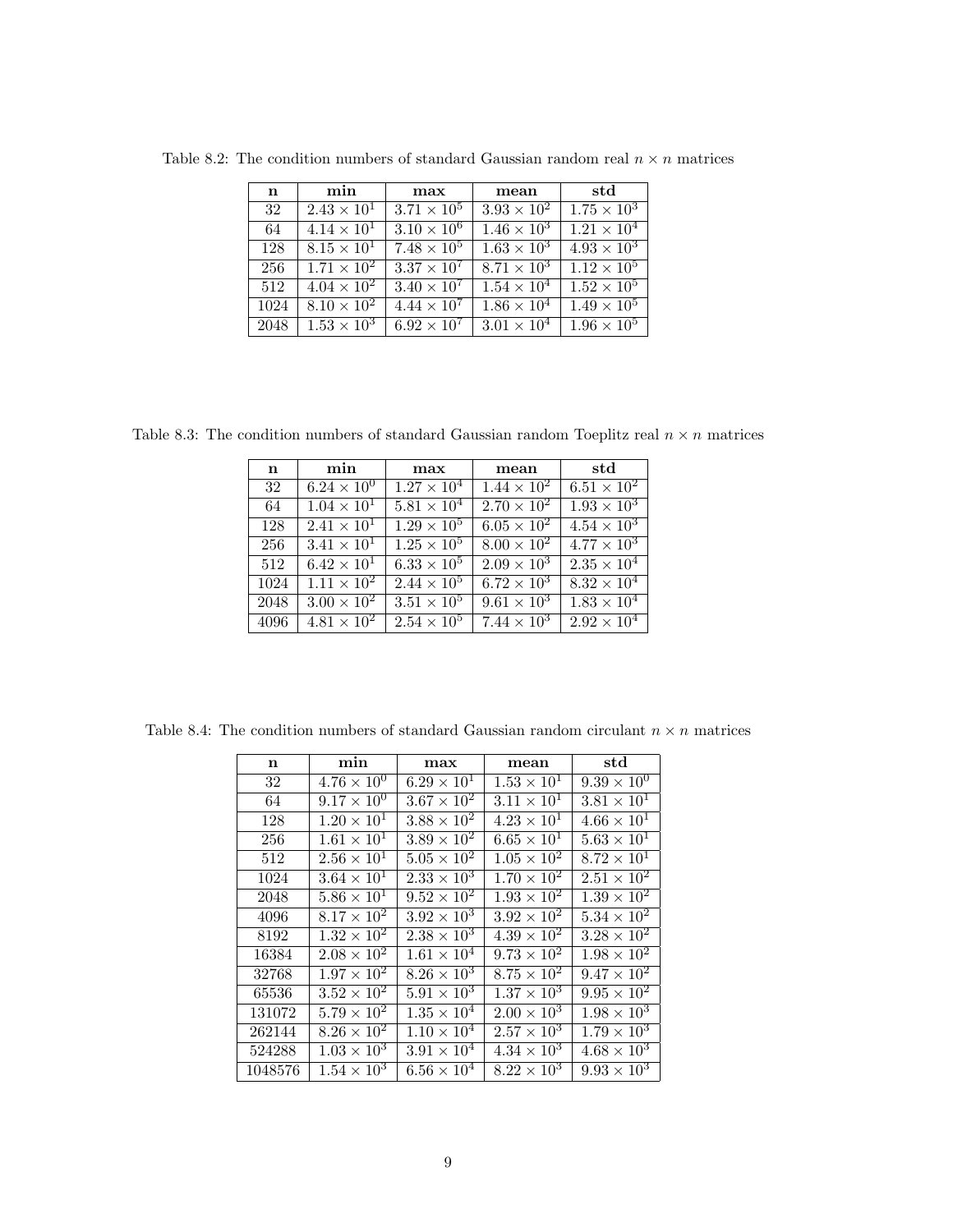| matrix    | $\boldsymbol{n}$ | $  A  _1$            | $  A  _2$                   | $\frac{  A  _1}{  A  _2}$ | $  A^{-1}  _1$       | $  A^{-1}  _2$       | $  A^{-1}  _1$<br>$\sqrt{ A^{-1}  _2}$ |
|-----------|------------------|----------------------|-----------------------------|---------------------------|----------------------|----------------------|----------------------------------------|
| General   | 32               | $2.76 \times 10^{1}$ | $8.\overline{61\times10^0}$ | 3.21                      | $2.23 \times 10^{1}$ | $1.26 \times 10^{1}$ | 1.77                                   |
| General   | 64               | $5.41 \times 10^{1}$ | $1.25 \times 10^{1}$        | 4.32                      | $3.13 \times 10^1$   | $1.61 \times 10^{1}$ | 1.94                                   |
| General   | 128              | $1.06 \times 10^{2}$ | $1.80 \times 10^{1}$        | 5.89                      | $4.58 \times 10^{1}$ | $2.23 \times 10^{1}$ | 2.06                                   |
| General   | 256              | $2.09 \times 10^{2}$ | $2.57 \times 10^{1}$        | 8.10                      | $7.61 \times 10^{1}$ | $3.44 \times 10^{1}$ | 2.21                                   |
| General   | 512              | $4.11 \times 10^{2}$ | $3.66 \times 10^{1}$        | 11.2                      | $1.01 \times 10^{2}$ | $4.39 \times 10^{1}$ | 2.30                                   |
| General   | 1024             | $8.14 \times 10^{2}$ | $5.19 \times 10^{1}$        | 15.7                      | $1.57 \times 10^{2}$ | $6.39 \times 10^{1}$ | 2.45                                   |
| Toeplitz  | 32               | $2.60 \times 10^{1}$ | $8.90 \times 10^{0}$        | 2.92                      | $8.29 \times 10^{0}$ | $4.50 \times 10^{0}$ | 1.84                                   |
| Toeplitz  | 64               | $5.14 \times 10^{1}$ | $1.38 \times 10^{1}$        | 3.73                      | $1.19 \times 10^{1}$ | $6.03 \times 10^{0}$ | 1.97                                   |
| Toeplitz  | 128              | $1.01 \times 10^{2}$ | $2.06 \times 10^{1}$        | 4.91                      | $1.56 \times 10^{1}$ | $7.23 \times 10^{0}$ | 2.15                                   |
| Toeplitz  | 256              | $2.01 \times 10^{2}$ | $3.01 \times 10^{1}$        | 6.66                      | $1.99 \times 10^{1}$ | $8.71 \times 10^{0}$ | 2.29                                   |
| Toeplitz  | 512              | $3.99 \times 10^{2}$ | $4.45 \times 10^{1}$        | 8.96                      | $2.43 \times 10^{1}$ | $9.46 \times 10^{0}$ | 2.57                                   |
| Toeplitz  | 1024             | $7.95 \times 10^{2}$ | $6.61 \times 10^{1}$        | 12.0                      | $3.45 \times 10^{1}$ | $1.24 \times 10^1$   | 2.79                                   |
| Circulant | 32               | $2.44 \times 10^{1}$ | $9.19 \times 10^{0}$        | 2.66                      | $3.50 \times 10^{0}$ | $2.64 \times 10^{0}$ | 1.32                                   |
| Circulant | 64               | $4.87 \times 10^{1}$ | $1.41 \times 10^{1}$        | 3.45                      | $3.36 \times 10^{0}$ | $2.38 \times 10^{0}$ | 1.41                                   |
| Circulant | 128              | $9.74 \times 10^{1}$ | $2.12 \times 10^{1}$        | 4.60                      | $3.54 \times 10^{0}$ | $2.45 \times 10^{0}$ | 1.45                                   |
| Circulant | 256              | $1.96 \times 10^2$   | $3.22 \times 10^{1}$        | 6.08                      | $3.11 \times 10^{0}$ | $1.83 \times 10^{0}$ | 1.69                                   |
| Circulant | 512              | $3.91 \times 10^{2}$ | $4.74 \times 10^{1}$        | 8.26                      | $3.36 \times 10^{0}$ | $2.01 \times 10^{0}$ | 1.67                                   |
| Circulant | 1024             | $7.85 \times 10^{2}$ | $7.10 \times 10^{1}$        | 11.1                      | $3.81 \times 10^{0}$ | $2.29 \times 10^{0}$ | 1.66                                   |

Table 8.5: The norms of uniformly random general, Toeplitz and circulant  $n \times n$  matrices A and their inverses

Table 8.6: The condition numbers of uniformly random real  $n \times n$  matrices

| $\boldsymbol{n}$ | min                 | max                 | mean                | std                 |
|------------------|---------------------|---------------------|---------------------|---------------------|
| 32               | $2.4 \times 10^{1}$ | $1.8 \times 10^3$   | $2.4 \times 10^2$   | $3.3 \times 10^2$   |
| 64               | $4.6 \times 10^{1}$ | $1.1 \times 10^{4}$ | $5.0 \times 10^{2}$ | $1.1 \times 10^{3}$ |
| 128              | $1.0 \times 10^{2}$ | $2.7 \times 10^{4}$ | $1.1 \times 10^{3}$ | $3.0 \times 10^{3}$ |
| 256              | $2.4 \times 10^{2}$ | $8.4 \times 10^{4}$ | $3.7 \times 10^3$   | $9.7 \times 10^3$   |
| 512              | $3.9 \times 10^2$   | $7.4 \times 10^5$   | $1.8 \times 10^{4}$ | $8.5 \times 10^4$   |
| 1024             | $8.8 \times 10^2$   | $2.3 \times 10^{5}$ | $8.8 \times 10^3$   | $2.4 \times 10^{4}$ |
| 2048             | $2.1 \times 10^3$   | $2.0 \times 10^5$   | $1.8 \times 10^{4}$ | $3.2 \times 10^4$   |

Table 8.7: The condition numbers of uniformly random real Toeplitz  $n \times n$  matrices

| $\boldsymbol{n}$ | min                 | mean                | max                 | std                 |
|------------------|---------------------|---------------------|---------------------|---------------------|
| 256              | $9.1 \times 10^{2}$ | $9.2 \times 10^3$   | $1.3 \times 10^5$   | $1.8 \times 10^4$   |
| 512              | $2.3 \times 10^3$   | $3.0 \times 10^4$   | $2.4 \times 10^5$   | $4.9 \times 10^{4}$ |
| 1024             | $5.6 \times 10^3$   | $7.0 \times 10^{4}$ | $1.8 \times 10^{6}$ | $2.0 \times 10^{5}$ |
| 2048             | $1.7 \times 10^{4}$ | $1.8 \times 10^{5}$ | $4.2 \times 10^{6}$ | $5.4 \times 10^{5}$ |
| 4096             | $4.3 \times 10^{4}$ | $2.7 \times 10^5$   | $1.9 \times 10^{6}$ | $3.4 \times 10^5$   |
| 8192             | $8.8 \times 10^4$   | $1.2 \times 10^6$   | $1.3 \times 10^7$   | $2.2 \times 10^6$   |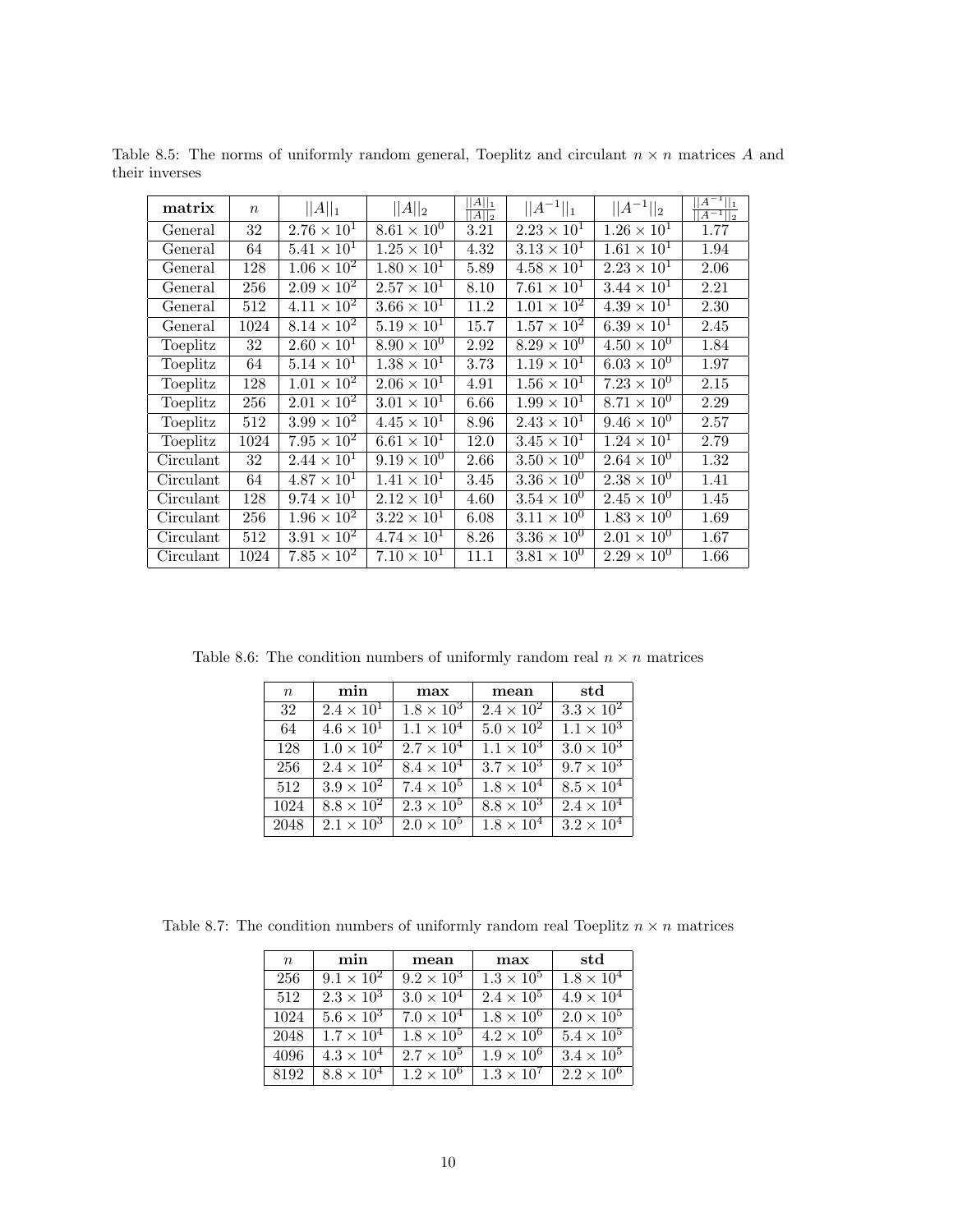| $\boldsymbol{n}$ | min                 | $_{\rm mean}$       | max                 | std                        |
|------------------|---------------------|---------------------|---------------------|----------------------------|
| 256              | $9.6 \times 10^{0}$ | $1.1 \times 10^{2}$ | $3.5 \times 10^3$   | $4.0 \times 10^{2}$        |
| 512              | $1.4 \times 10^{1}$ | $8.5 \times 10^{1}$ | $1.1 \times 10^{3}$ | $1.3 \times 10^2$          |
| 1024             | $1.9 \times 10^{1}$ | $1.0 \times 10^2$   | $5.9 \times 10^2$   | $8.\overline{6\times10^1}$ |
| 2048             | $4.2 \times 10^{1}$ | $1.4 \times 10^{2}$ | $5.7 \times 10^2$   | $1.0 \times 10^2$          |
| 4096             | $6.0 \times 10^{1}$ | $2.6 \times 10^{2}$ | $3.5 \times 10^{3}$ | $4.2 \times 10^{2}$        |
| 8192             | $9.5 \times 10^{1}$ | $3.0 \times 10^{2}$ | $1.5 \times 10^3$   | $2.5 \times 10^2$          |
| 16384            | $1.2 \times 10^2$   | $4.2 \times 10^{2}$ | $3.6 \times 10^3$   | $4.5 \times 10^{2}$        |
| 32768            | $2.3 \times 10^2$   | $7.5 \times 10^{2}$ | $5.6 \times 10^3$   | $7.1 \times 10^2$          |
| 65536            | $2.4 \times 10^{2}$ | $1.0 \times 10^{3}$ | $1.2 \times 10^4$   | $1.3 \times 10^3$          |
| 131072           | $3.9 \times 10^2$   | $1.4 \times 10^{3}$ | $5.5 \times 10^3$   | $9.0 \times 10^2$          |
| 262144           | $6.3 \times 10^{2}$ | $3.7 \times 10^3$   | $1.1 \times 10^{5}$ | $1.1 \times 10^{4}$        |
| 524288           | $8.0 \times 10^{2}$ | $3.2 \times 10^3$   | $3.1 \times 10^{4}$ | $3.7 \times 10^3$          |
| 1048576          | $1.2 \times 10^{3}$ | $4.8 \times 10^3$   | $3.1 \times 10^{4}$ | $5.1 \times 10^3$          |

Table 8.8: The condition numbers of uniformly random circulant  $n\times n$  matrices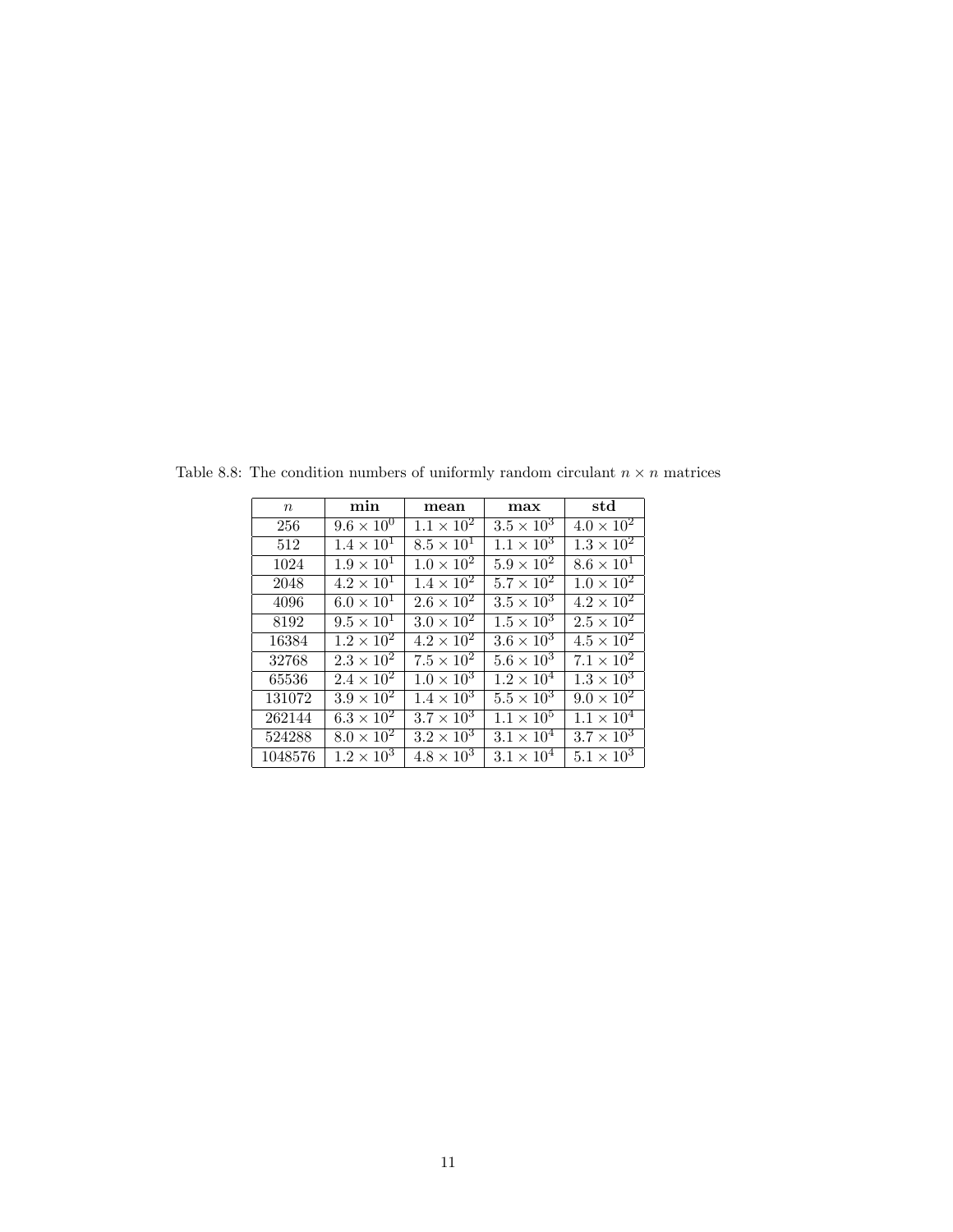# Appendix

## A Randomness and nonsingularity

The total degree of a multivariate monomial is the sum of its degrees in all its variables. The total degree of a polynomial is the maximal total degree of its monomials.

**Lemma A.1.** [DL78], [S80], [Z79]. For a set  $\Delta$  of a cardinality  $|\Delta|$  in any fixed ring let a polynomial in m variables have a total degree d and let it not vanish identically on this set. Then the polynomial vanishes in at most  $d|\Delta|^{m-1}$  points.

We assume that Gaussian random variables range over infinite sets  $\Delta$ , usually over the real line or its interval. Then the lemma implies that a nonzero polynomial vanishes with probability 0. Consequently a square Gaussian general, Toeplitz or circulant random matrix is nonsingular with probability 1 because its determinant is a polynomial in the entries. Likewise rectangular Gaussian general, Toeplitz and circulant random matrices have full rank with probability 1, and similarly under the other probability distributions whose measures are absolutely continuous relatively to Lebesgue's measure. These results can be also adapted to the case of the probability distribution over finite sets [DL78], [S80], [Z79].

Acknowledgements: Our research has been supported by NSF Grant CCF–1116736 and PSC CUNY Awards 64512–0042 and 65792–0043. We are grateful to the reviewer for helpful comments.

# References

| [BG05]  | A. Böttcher, S. M. Grudsky, Spectral Properties of Banded Toeplitz Matrices, SIAM<br>Publications, Philadelphia, 2005.                                                                                                |
|---------|-----------------------------------------------------------------------------------------------------------------------------------------------------------------------------------------------------------------------|
| [CD05]  | Z. Chen, J. J. Dongarra, Condition Numbers of Gaussian Random Matrices, SIAM.<br>J. on Matrix Analysis and Applications, 27, 603-620, 2005.                                                                           |
| [CPW74] | R. E. Cline, R. J. Plemmons, and G. Worm, Generalized Inverses of Certain Toeplitz<br>Matrices, Linear Algebra and Its Applications, 8, 25–33, 1974.                                                                  |
| [D88]   | J. Demmel, The Probability That a Numerical Analysis Problem Is Difficult, <i>Math. of</i><br><i>Computation</i> , <b>50</b> , 449–480, 1988.                                                                         |
| [DL78]  | R. A. Demillo, R. J. Lipton, A Probabilistic Remark on Algebraic Program Testing,<br><i>Information Processing Letters,</i> 7, 4, 193–195, 1978.                                                                      |
| [E88]   | A. Edelman, Eigenvalues and Condition Numbers of Random Matrices, SIAM J. on<br>Matrix Analysis and Applications, $9, 4, 543$ –560, 1988.                                                                             |
| [ES05]  | A. Edelman, B. D. Sutton, Tails of Condition Number Distributions, SIAM J. on<br>Matrix Analysis and Applications, 27, 2, 547-560, 2005.                                                                              |
| [GK72]  | I. Gohberg, N. Y. Krupnick, A Formula for the Inversion of Finite Toeplitz Matrices,<br><i>Matematicheskiie Issledovaniia</i> (in Russian), $7, 2, 272-283, 1972$ .                                                   |
| [GL96]  | G. H. Golub, C. F. Van Loan, Matrix Computations, Johns Hopkins University Press,<br>Baltimore, Maryland, 1996 (third addition).                                                                                      |
| [GS72]  | I. Gohberg, A. Sementsul, On the Inversion of Finite Toeplitz Matrices and Their<br>Continuous Analogs, <i>Matematicheskiie Issledovaniia</i> (in Russian), <b>7, 2</b> , 187–224, 1972.                              |
| [HMT11] | N. Halko, P. G. Martinsson, J. A. Tropp, Finding Structure with Randomness: Proba-<br>bilistic Algorithms for Constructing Approximate Matrix Decompositions, SIAM Re-<br><i>view</i> , <b>53, 2</b> , 217–288, 2011. |